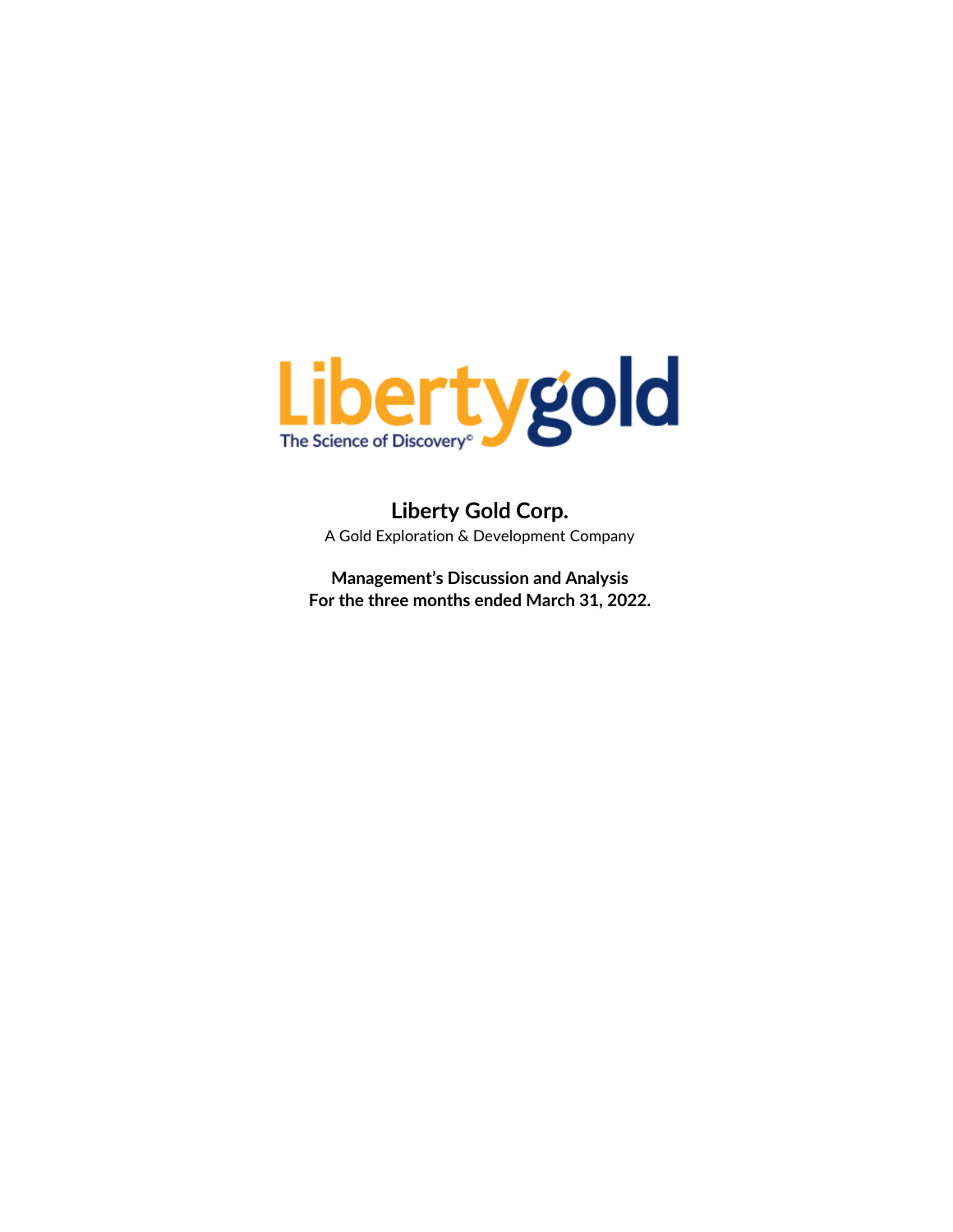# **MANAGEMENT'S DISCUSSION AND ANALYSIS**

# **Three months ended March 31, 2022.**

This Management's Discussion and Analysis, dated as of May 12, 2022 is for the three months ended March 31, 2022 (the "**MD&A**"), and should be read in conjunction with the unaudited condensed interim consolidated financial statements for the three months ended March 31, 2022 of Liberty Gold Corp. (in this MD&A, also referred to as "**Liberty Gold**", or the "**Company**", or "**we**", or "**our**", or "**us**"), the related notes thereto (together, the "**Interim Financial Statements**"), and other corporate filings, including our Annual Information Form for the year ended December 31, 2021, dated March 25, 2022 (the "**AIF**"), available under our company profile on SEDAR at [www.sedar.com.](http://www.sedar.com/) Our reporting currency is the United States dollar ("**\$**", or "**USD**"); dollar figures in this MD&A are expressed in USD unless otherwise stated. Canadian dollars herein are expressed as "**C\$"** 1 . In this MD&A gold may be expressed as ("**Au**"), silver may be expressed as ("**Ag**") and copper may be expressed as ("**Cu**").

This MD&A contains forward-looking statements that involve numerous risks and uncertainties. The Company continually seeks to minimize its exposure to business risks, but by the nature of its business, exploration activities and size, will always have some risk. These risks are not always quantifiable due to their uncertain nature. Should one or more of these risks and uncertainties, or those described under the heading "*Risk Factors*" in our AIF, which can be found on Liberty Gold's SEDAR profile at [www.sedar.com,](http://www.sedar.com/) and those set forth in this MD&A under the headings *"Cautionary Notes Regarding Forward-Looking Statements"*, "*Industry and Economic Factors that May Affect our Business"* and "*Other Risks and Uncertainties*" materialize, or should underlying assumptions prove incorrect, then actual results may vary materially from those described in forward-looking statements.

# **Q1 2022 and RECENT HIGHLIGHTS:**

• On March 25, 2022, the Company closed a bought deal financing for gross proceeds of C\$30,000,300 (the "**2022**  Bought Deal")<sup>2</sup>. As of the date of this MD&A, we have \$29.48 million in cash and \$7.25 million in current receivables to continue exploring and de-risking our Black Pine and Goldstrike oxide gold projects in the Great Basin, USA.

## At the Black Pine project ("**Black Pine**") we:

- Continued to drill define the Rangefront Focus Area ("**RFA**") through Q1 2022. The RFA now encompasses an area of approximately one square kilometre ("**km<sup>2</sup>** "), and a high-grade core zone has been defined over significant portion of the RFA. The RFA remains open to the northwest, northeast and east. RFA drill highlights include $^3$ :
	- LBP554: 1.49 grams per tonne of gold ("**g/t Au**") over 54.9 metres ("**m**");
	- LBP473: 1.95 g/t Au over 41.1 m, including 4.43 g/t Au over 10.8 m;
	- LBP514: 0.98 g/t Au over 85.3 m, including 1.56 g/t Au over 27.4 m, and
	- $-$  LBP506: 0.63 g/t Au over 94.5 m including 3.66 g/t Au over 6.1 m.
- Expanded near-surface mineralization in M Zone and completed 2021 Resource Upgrade and step-out drilling at Discovery Zone<sup>4</sup>:
	- M Zone: LBP564: 2.51 g/t Au over 15.2 m;
	- M Zone: LBP542: 0.56 g/t Au over 53.3 m, and
	- Discovery Zone: LBP407: 0.49 g/t Au over 48.8 m, including 0.61 g/t Au over 35 m.
- Secured access to future process water supply exceeding 2,300 acre-feet per annum and a strategic mineral rights lease from the state of Idaho covering 2.6 km<sup>5</sup>.

## At the Goldstrike project ("**Goldstrike**") we:

• Confirmed the continuity of high-grade gold mineralization across the Main Zone, which hosts the largest portion of economic mineralization identified to date, with highlighted results of 0.94 g/t Au over 59.4 m, including 1.30 g/t Au over 16.8 m in PGS 798 and 0.64 g/t Au over 45.7 m, and 0.57 g/t Au over 36.6 m in PGS 807 as well as 0.89 g/t Au over 30.5 m in PGS 828<sup>6</sup>.

 $1$  As March 31, 2022, the value of C\$1.00 was approximately \$0.79; the daily average OANDA Rate<sup>TM</sup>

<sup>2</sup> See press release dated March 25, 2022

<sup>&</sup>lt;sup>3</sup> See press release dated January 18, 2022, February 23, 2022 and April 12, 2022

<sup>4</sup> See press release dated April 20, 2022

<sup>5</sup> See press release dated February 10, 2022

<sup>6</sup> See press release dated January 11, 2022 and February 15, 2022.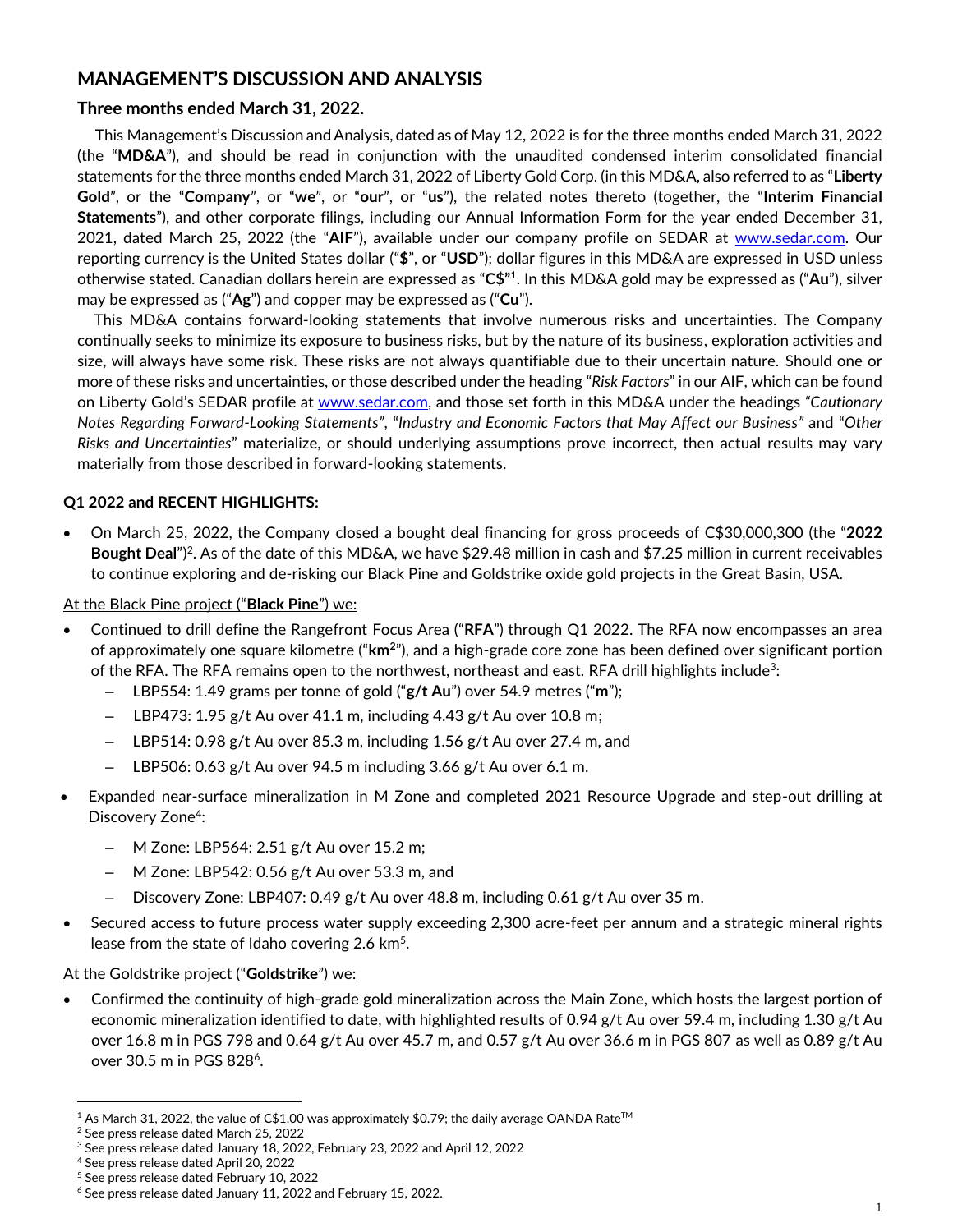# **OUTLOOK**

In 2022, Liberty Gold is focused on its strategy of growing and de-risking our high-quality oxide gold projects in the Great Basin, USA. At Black Pine an 85,300 m exploration drill program is underway in order to expand the current resource base and target new discoveries. At Goldstrike, we have commenced a 25,000 m drill program to in-fill and step-out from the known mineralized zones to demonstrate the further potential of the current resource and to provide material for metallurgical, geochemical, and geotechnical studies, in preparation for a pre-feasibility study. During Q2, we will re-evaluate both exploration and development work plans and related budgets for activities in the second half of 2022, in the light of current market conditions.

Liberty Gold began 2022 with \$17.2 million in cash. These funds, along with the 2022 Bought Deal, the remaining staged payment from the Halilağa Agreement (as defined below), and the final payment on the option related to the Kinsley project ("**Kinsley**") will enable Liberty Gold to continue exploration and development activities through 2022 and beyond.

Our 2022 budget for exploration, development and administration is \$33.8 million and our outlook for the year is as follows:

## *2022 Program - Black Pine*

At Black Pine, our 2022 budget is approximately \$18.9 million, with our goal to continue an aggressive exploration program targeting resource expansion and discovery, as we continue to delineate the global footprint of the deposit. The budget for 2022 also includes funds allocated to core drilling, metallurgy, engineering studies and permitting activities, as we continue to advance the project.

The 2022 budget includes funds for:

- 84,000 m of RC drilling, which commenced in January (21,691 meters drilled to-date), focused on understanding the full size and extent of the gold mineralized system as well as expanding and increasing confidence in the current resource. Key deliverables include:
	- RFA resource definition and expansion drilling
	- Discovery Zone expansion drilling
	- M-Zone, Back-Range, E Zone and SW Extension drilling
	- Targeting new discoveries south and north of the existing RFA footprint and along the western margin of the permit area
- De-risking activities including confirmation of access to power and acquiring additional mineral and water rights in the vicinity of Black Pine.
- An updated mineral resource estimate and preliminary economic assessment targeting completion in the second half of 2022.
- Phase 4 metallurgical column leach tests on low-grade material that will be completed in the first half of 2022 and phase 5 column leach tests on variability composites from 1,000 m of large diameter ("PQ Core") core drilling completed in Q1 2022 on targets not previously tested in earlier phases.
- An amendment to our plan of operations ("PoO3") to allow exploration activities on lands administered by the U.S. Bureau of Land Management ("BLM") to the east of the main Black Pine deposit. A record of decision on PoO3 is expected in the second half of 2022.

### *2022 Program - Goldstrike*

At Goldstrike, our 2022 budget totals \$9.5 million, a significant increase from the 2021 program, with our goal to ramp-up exploration, complete resource delineation drilling and conduct core drilling in support of metallurgical, geochemical and geotechnical studies. The intent is to complete these key resource and engineering programs this year, in preparation for the commencement of a formal pre-feasibility study in 2023, followed by a mine plan of operations permit submission.

The 2022 budget includes funds for:

- A 21,000 m RC drill program that commenced in March, with 3,362 m drilled to date, with the primary objective to expand on the current resource model, including:
	- 15,000 m of resource upgrade and step-out drilling;
	- 3,000 m of new target exploration; and
	- 3,000 m of condemnation drilling.
- A PQ Core drilling program of 4,400 m that commenced in March to provide: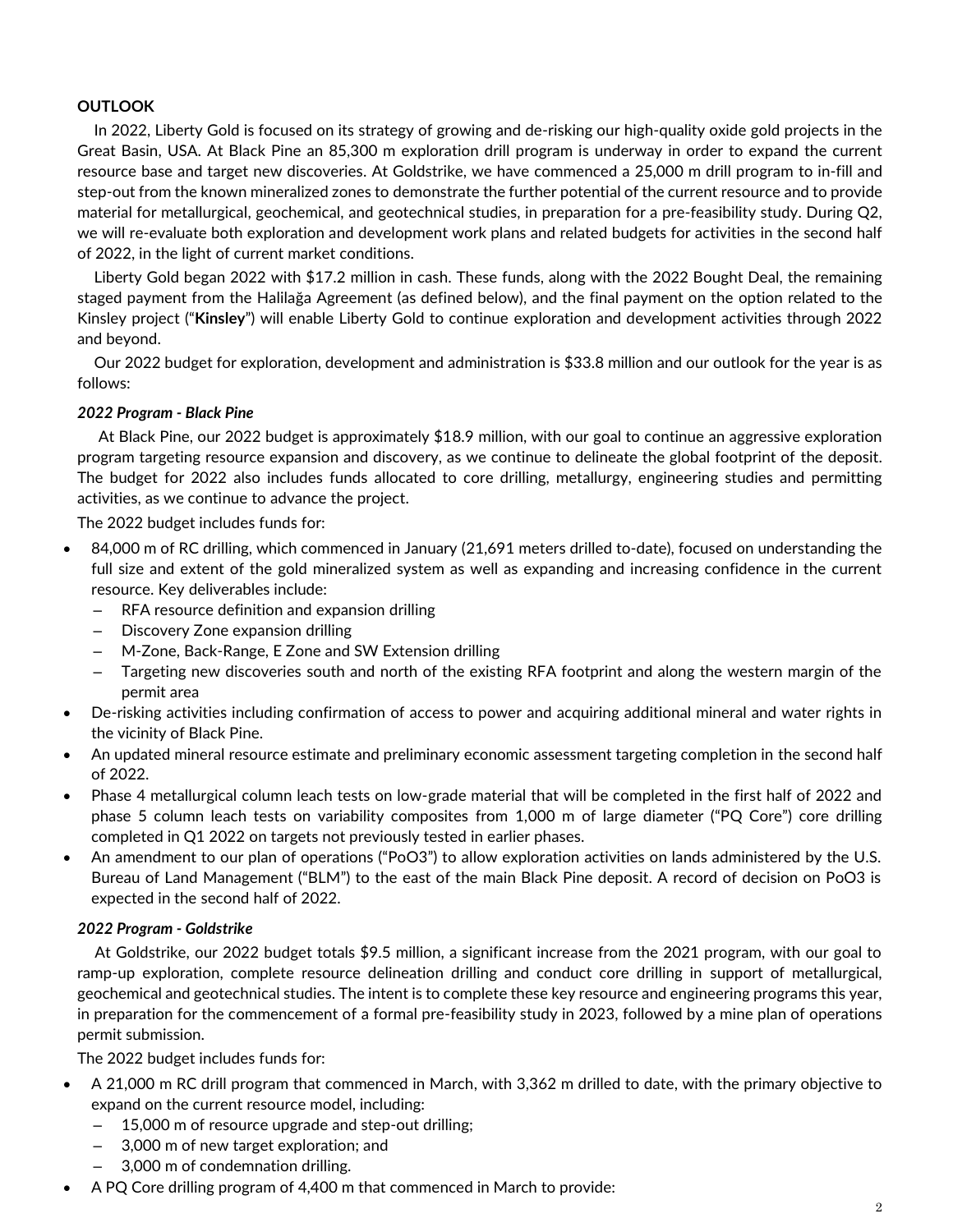- Variability composites for a phase 3 metallurgical column leach test program; and
- Geotechnical data to facilitate pre-feasibility level slope stability evaluation and material for geochemical and other studies.
- A Sonic drilling program to provide material from the historic heap leach for metallurgical testing.
- Identification of process water sources and environmental baseline work.

# **OVERALL PERFORMANCE**

Liberty Gold's expenditures for the three months ended March 31, 2022, as compared to our budgeted cash exploration and development expenditures on our property interests are summarized (in 000s) as follows:

|                   |                                 |                 | Three months ended March 31, 2022 | <b>Budgeted</b>                 |                          |
|-------------------|---------------------------------|-----------------|-----------------------------------|---------------------------------|--------------------------|
| <b>Project</b>    | <b>Liberty Gold</b><br>interest | <b>Minerals</b> | Cash<br>expenditures              | <b>Budgeted</b><br>expenditures | expenditures<br>for 2022 |
| <b>Black Pine</b> | 100%                            | Gold            | \$4,459                           | \$4.587                         | \$18,892                 |
| Goldstrike        | 100%                            | Gold            | \$1.194                           | \$1.242                         | \$9,510                  |
| Total             |                                 |                 | \$5,653                           | \$5,829                         | \$28,402                 |

Cash expenditures for general administration, capital expenditures and other costs, totalling \$7.34 million for the three months ended March 31, 2022, were approximately inline with the \$7.57 million budgeted over the same period, with differences mainly due to the timing of planned expenditures.

# *Black Pine (100% owner)*

Black Pine is a past-producing open-pit heap leach gold mine located in southeastern Idaho, between Utah State Highway 30 and Interstate Freeway I-84. Black Pine consists of 622 unpatented lode claims on Sawtooth National Forest and BLM ground, covering 4,845 hectares ("**ha**"). A State of Idaho minerals lease covers a further 642 acres/260 ha for a total of 5,159 ha. Black Pine hosts a large, Carlin-style, sedimentary rock-hosted gold system, the surface footprint of which extends over an approximately 14 km $^2$  target area. Liberty Gold acquired 100% of the Black Pine project in 2016.

## *Black Pine Resource*

At Black Pine, a first modern mineral resource estimate was released on July 13, 2021<sup>7</sup>, which included a combination of shallow historic and Liberty Gold drilling through to the end of 2020. In total 2,149 drill holes, representing 263,852 m of drilling, were incorporated into the resource estimate. The resource estimate is reported at a 0.2 g/t Au cut-off. 82% of the resource is indicated and only 18% is inferred, and approximately 74% of the resource ounces ("**oz**") are located in the Discovery Zone, which amalgamates the high-grade oxide gold D-1, D-2 and D-3 discoveries into a single pit, with 26% of the resource located in seven additional satellite zones.

| Black Pine Project Pit-Constrained Classified Mineral Resource and Cut-Off Grade Sensitivity Table |               |                   |                  |                   |               |                   |                  |                  |
|----------------------------------------------------------------------------------------------------|---------------|-------------------|------------------|-------------------|---------------|-------------------|------------------|------------------|
| Cut-off                                                                                            |               | Indicated         |                  |                   |               | <b>Inferred</b>   |                  |                  |
| Au, g/t                                                                                            | <b>Tonnes</b> | Au Grade<br>(g/t) | <b>Ounces Au</b> | Ind % of<br>Total | <b>Tonnes</b> | Au Grade<br>(g/t) | <b>Ounces Au</b> | Inf% of<br>Total |
| 0.20                                                                                               | 105,075,000   | 0.51              | 1,715,000        | 82                | 31,211,000    | 0.37              | 370,000          | 18               |
| 0.25                                                                                               | 74,313,000    | 0.63              | 1,495,000        | 84                | 19,352,000    | 0.46              | 286,000          | 16               |
| 0.30                                                                                               | 57,081,000    | 0.73              | 1,345,000        | 86                | 10,970,000    | 0.60              | 211,000          | 14               |
| 0.50                                                                                               | 30,520,000    | 1.04              | 1,020,000        | 88                | 4,440,000     | 0.94              | 134,000          | 12               |
| 0.70                                                                                               | 18,540,000    | 1.33              | 792,000          | 89                | 2,539,000     | 1.20              | 98,000           | 11               |
| 1.00                                                                                               | 9,799,000     | 1.78              | 559,000          | 90                | 1,212,000     | 1.61              | 63,000           | 10               |
| 2.00                                                                                               | 2,229,000     | 3.33              | 239,000          | 92                | 185,000       | 3.60              | 21,000           | 8                |

<sup>7</sup> See the "*Updated Technical Report and Resource Estimate for the Black Pine Gold Project, Cassia County, Idaho, USA*", effective June 20, 2021, and signed August 18, 2021, prepared by Michael Gustin, P. Geo., of MDA, a division of RESPEC, based in Reno, Nevada; Gary L. Simmons of GL Simmons Consulting LLC of Larkspur, Colorado, both independent Qualified Persons under National Instrument 43-101; and Moira Smith of Liberty Gold Corp. The report is available under the Company's profile at www.[sedar.com](http://www.sedar.com/) and is also available on the Company's website at www.libertygold.ca.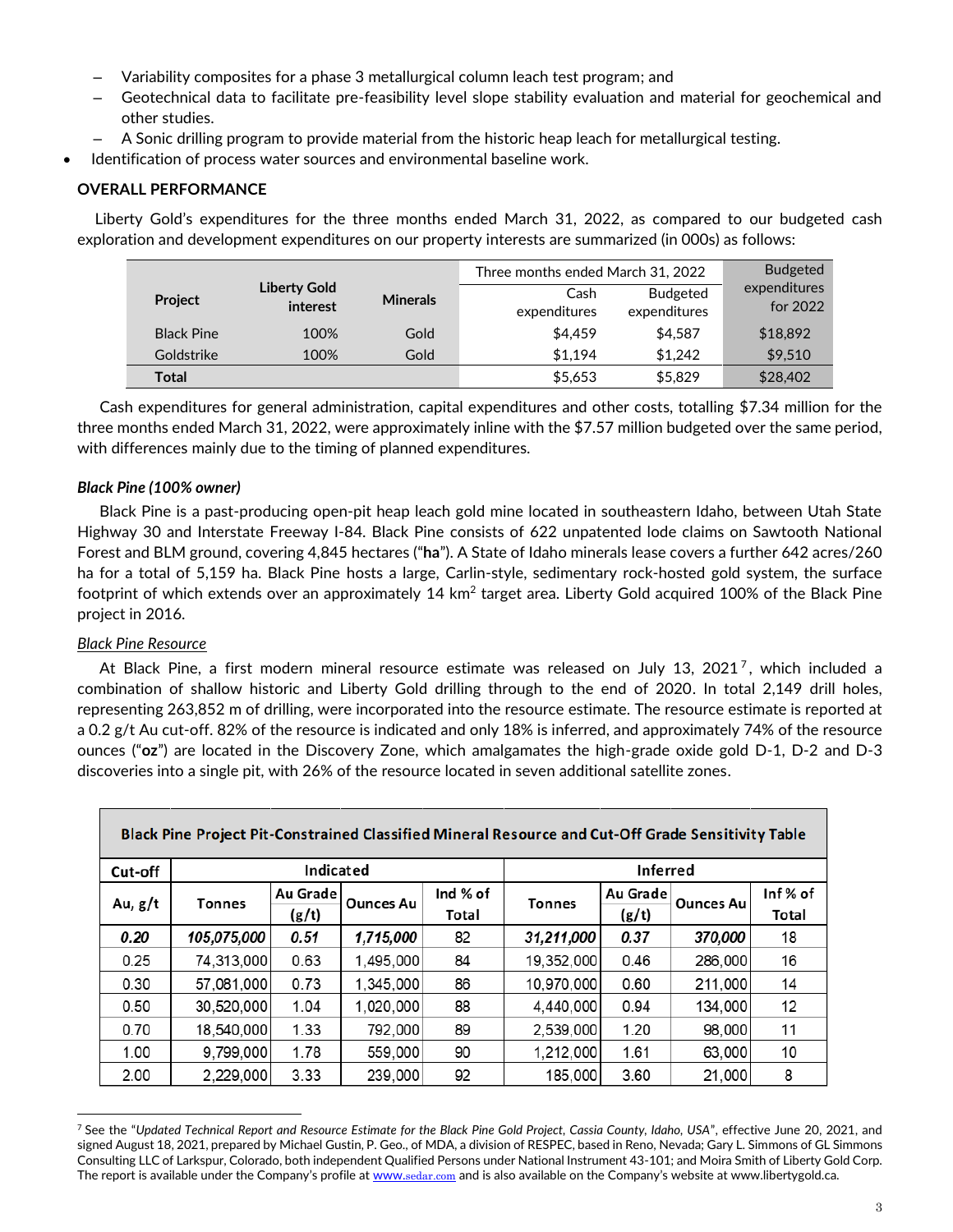#### Notes:

- *Mineral resources that are not mineral reserves do not have demonstrated economic viability.*
- *Mineral resources are reported at a 0.2 g/t Au cut-off (indicated in bold lettering and italics in the table) in consideration of potential open-pit mining and heap-leach processing. The Black Pine Resource is constrained by a pit optimization.*
- *All other sensitivity cut-offs are applied to the in-pit Black Pine Resource and represent subsets of the Black Pine Resource.*
- *Rounding as required by reporting guidelines may result in apparent discrepancies between tonnes, grades, and contained gold content.*
- *The estimate of mineral resources may be materially affected by geology, environment, permitting, legal, title, taxation, sociopolitical, marketing, or other relevant issues.*

### *Black Pine Metallurgy*

Phases 1, 2 and 3 metallurgy programs have been completed by Liberty Gold with results supporting a simple, low capital, low operating cost, run of mine ("ROM") heap leach processing.

Phase 3 variability metallurgical column testing was completed in 2021 and included 7 PQ Core holes to expand the geographical and ore type distribution of phase 1 and 2 column testing, gold extractions are consistent with previous metallurgical programs, with >80% of the leachable gold extracted within 10 days, final column leach gold extractions ranging up to 94.8%, and extraction well correlated with head grade*<sup>8</sup>* .

*Phase 4*: Low-grade mineralization (<0.2 g/t Au) metallurgical column testing on 15 composites from PQ Core samples commenced in Q3, 2021. Results are expected in Q2, 2022.

*Phase 5*: 15 PQ Core holes were drilled in an area of shallow gold mineralization lying along the range front north of the historical heap leach pad (the "M Zone"), Rangefront, and selected parts of the Discovery Zone. Column leaching is expected to commence in late Q2/early Q3 2022.

### *Black Pine Exploration*

Exploration expenditures at Black Pine during the three months ended March 31, 2022, including non-cash items, totalled \$4.61 million, including: drilling expenditures (\$2.86 million), wages and salaries (\$0.60 million), and other additional expenditures including road preparation, professional fees, and administration of \$1.15 million. Total cash expenditures of \$4.46 million were inline with the \$4.59 million budgeted for the period.

### *Goldstrike (100% owner or controlled, and operator)*

Goldstrike is an oxidized, Carlin-style, sedimentary rock-hosted gold system located in Washington County, southwest Utah (50 km northwest of St. George). Goldstrike is a past-producing open pit ROM heap leach operation, which was active from 1988 to 1996 producing approximately 210,000 oz of gold and 198,000 oz of silver during this period. The Goldstrike project consists of 749 owned unpatented claims (lode and placer), 99 leased unpatented claims, 633 acres of leased patented claims, 160 acres of leased private land, and 926 acres of leased State land, covering a total of 7,194 ha.

### *Goldstrike Resource*

In February 2018, the Company published a maiden mineral resource estimate (the "**Goldstrike Resource**")<sup>9</sup> based on drill results through the end of 2017 covering portions of the Main, Dip Slope, Peg Leg and Western zones. The Goldstrike Resource estimate was subsequently restated to reflect a cut-off grade of 0.20 g/t Au (compared to 0.25 g/t Au) as a result of economic considerations discussed in the Goldstrike preliminary economic assessment (the "**Goldstrike PEA**"); and presently consists of: an indicated mineral resource of 925,000 oz of gold at an average grade of 0.50 g/t Au (57,846,000 tonnes); and an inferred mineral resource of 296,000 oz of gold at an average grade of 0.47 g/t Au (19,603,000 tonnes) $^{\rm 10}$ . The effective date for the data used in the resource estimate is February 8, 2018.

<sup>&</sup>lt;sup>8</sup> See details in press release dated October 27, 2021

<sup>9</sup> See the "Independent Technical Report and Resource Estimate for the Goldstrike Project, Washington County, Utah, USA" effective February 8, 2018, and signed March 21, 2018, authored by independent qualified persons David Rowe, CPG, of SRK Consulting (Canada) Inc., James N. Gray, P.Geo, of Advantage Geoservices and Gary Simmons, MMSA of GL Simmons Consulting LLC, and is in accordance with National Instrument 43-101 – Standards of Disclosure for Mineral Projects. The report is available under the Company's profile at www.[sedar.com](http://www.sedar.com/) and is also available on the

Company's website at www.libertygold.ca.

 $10$  See the "Preliminary Economic Assessment and Independent Technical Report for the Goldstrike Project, Washington County, Utah USA", effective February 8, 2018, and dated July 16, 2018 co-authored by Independent Qualified Persons Bob McCarthy, P.Eng. Valerie Sawyer, SME, David Rowe, CPG and Neil Winkelmann, FAusIMM of SRK Consulting (Canada) Inc.; Gary Simmons, MMSA of GL Simmons Consulting, LLC; James N. Gray, P.Geo. of Advantage Geoservices Ltd; George Lightwood, SME, Russell Browne, P.E. and Michael Bidart, P.E. of Golder Associates Inc. The report is available under the Company's profile at www.sedar.com and is also available on the Company' s website at www.libertygold.ca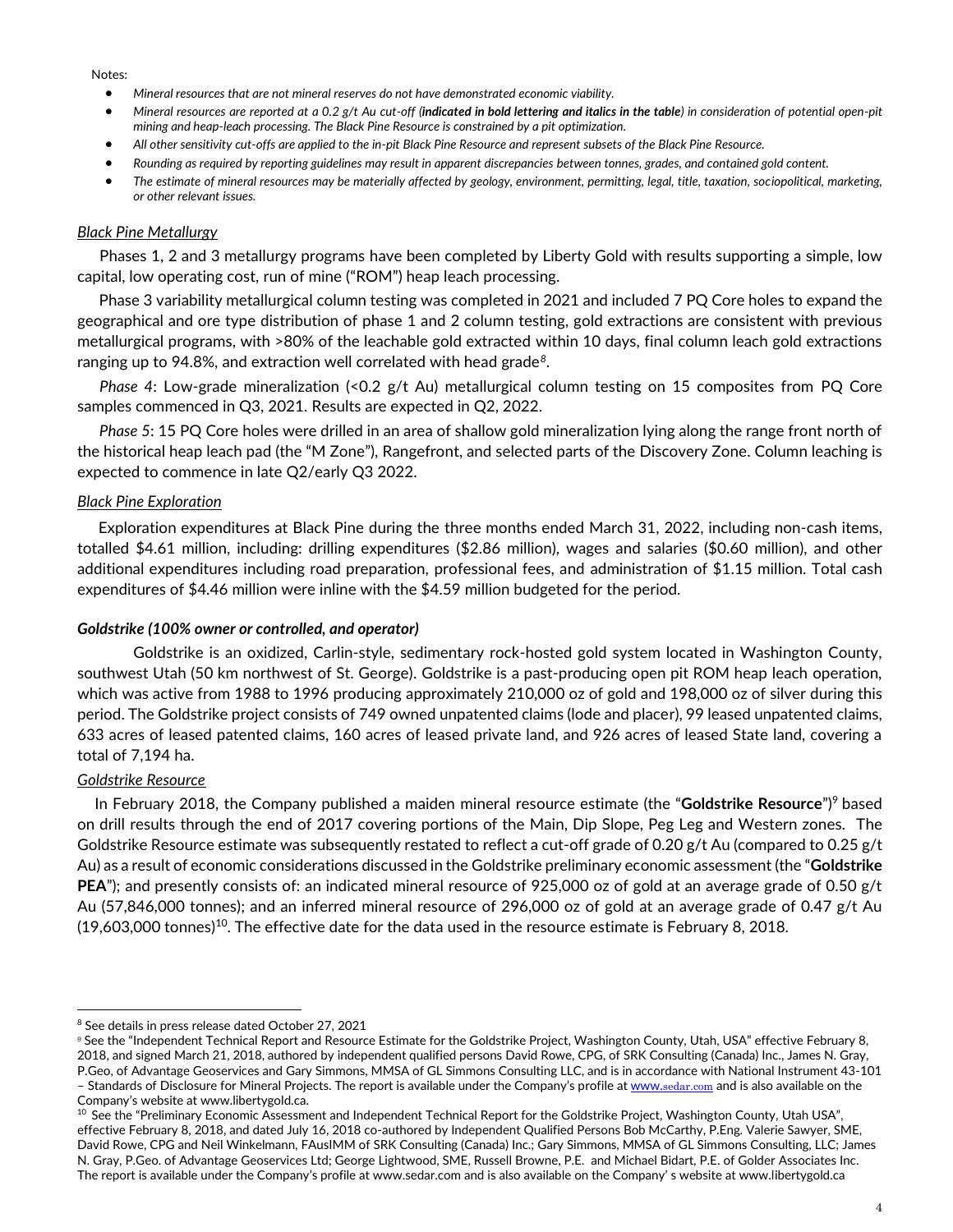### *Goldstrike Preliminary Economic Assessment*

A preliminary economic assessment at Goldstrike was published on July 10, 2018, providing a strong, base-case economic scenario upon which to expand the scope and scale of Goldstrike with future drilling. The Goldstrike PEA confirms the potential for a modest capital intensity, low operating cost, open-pit, ROM, heap-leach operation, with a 7.5-year mine life and highly attractive economics.

The Goldstrike PEA was prepared by SRK Consulting (Canada) Inc., of Vancouver, British Columbia, Golder Associates Inc. of Reno, Nevada, Kappes Cassiday and Associates of Reno, Nevada, Advantage Geoservices of Osoyoos, British Columbia and GL Simmons Consulting LLC of Larkspur, Colorado.

The Goldstrike PEA is preliminary in nature and includes inferred mineral resources that are too speculative geologically to have economic considerations applied to them that would enable them to be categorized as mineral reserves. There is no certainty that Goldstrike PEA results will be realized. Mineral resources are not mineral reserves and do not have demonstrated economic viability.

| <b>Assumptions</b>                                                            |                                  |
|-------------------------------------------------------------------------------|----------------------------------|
| <b>Gold Price</b>                                                             | $$1,300$ /oz                     |
| <b>Production Profile</b>                                                     |                                  |
| Total Tonnes of Mineralized Material Mined and Processed                      | 59.3 million tonnes              |
| <b>Total Tonnes Waste Mined</b>                                               | 70.6 million tonnes              |
| <b>Head Grade</b>                                                             | 0.48 grams per tonne (" $g/t$ ") |
| Mine Life                                                                     | 7.5 years                        |
| Tonnes per Day Mineralized Material Mined                                     | 22,500 tonnes per day            |
| Strip Ratio (Waste: Mineralized Material)                                     | 1.2:1                            |
| Average Gold Recovery                                                         | 78%                              |
| <b>Total Gold Ounces Mined</b>                                                | 915,516 troy ounces ("oz")       |
| <b>Total Gold Ounces Recovered</b>                                            | 713,000 oz                       |
| Average Annual Gold Production                                                | 95,000 oz                        |
| Peak Annual Gold Production                                                   | 117,855 oz                       |
| <b>Unit Operating Costs</b>                                                   |                                  |
| Life of Mine ("LOM") Average Cash Cost <sup>1</sup>                           | $$642$ /oz                       |
| LOM Average Adjusted Cash Cost <sup>2</sup>                                   | $$675$ /oz                       |
| LOM Cash Cost plus All-in Sustaining Cost ("AISC") <sup>3</sup>               | $$793$ /oz                       |
| <b>Project Economics</b>                                                      |                                  |
| Royalties (estimate; royalties differ slightly by location and gold price)    | 2.50%                            |
| Pre-tax net present value ("NPV") <sub>5%</sub> / After-Tax NPV <sub>5%</sub> | \$176.2 million/\$129.5 million  |
| Pre-tax internal rate of return ("IRR")/ After-Tax IRR                        | 34.8%/29.4%                      |
| Undiscounted Operating Pre-Tax Cash Flow/After-Tax Cash Flow                  | \$259.3 million/\$195.5 million  |
| After-Tax Payback Period                                                      | 2.3 years                        |

Important project metrics are presented in the following tables:

*1 Includes mining cost, mine-level G&A, leaching and refining cost; <sup>2</sup> Includes the above plus royalties; <sup>3</sup> Includes the above plus sustaining and closure costs.*

| <b>Capital Requirements</b>     | <b>Initial</b>   | <b>LOM</b>       |
|---------------------------------|------------------|------------------|
| Mining Capital                  | \$23.50 million  | \$61.30 million  |
| Total Infrastructure Capital    | \$31.40 million  | \$35.10 million  |
| <b>Total Processing Capital</b> | \$48.30 million  | \$68.40 million  |
| <b>Closure Costs</b>            |                  | \$20.00 million  |
| <b>Owners Costs</b>             | \$10.00 million  | \$10.00 million  |
| <b>Total Capital Costs</b>      | \$113.20 million | \$194.80 million |

 The Goldstrike PEA utilizes open pit mining with mine planning based on economic pit shells generated by mine planning software. Mine production is planned at 22,500 tonnes per day or 8.2 million tonnes per year of leach feed (mineralized) material. With an average waste to leach feed material strip ratio of 1.2 to 1, the average mining rate is approximately 50,000 tonnes per day of leach feed and waste material. The open pit mining at Goldstrike was designed utilizing an owner-operated, conventional mine fleet of front-end loaders and trucks.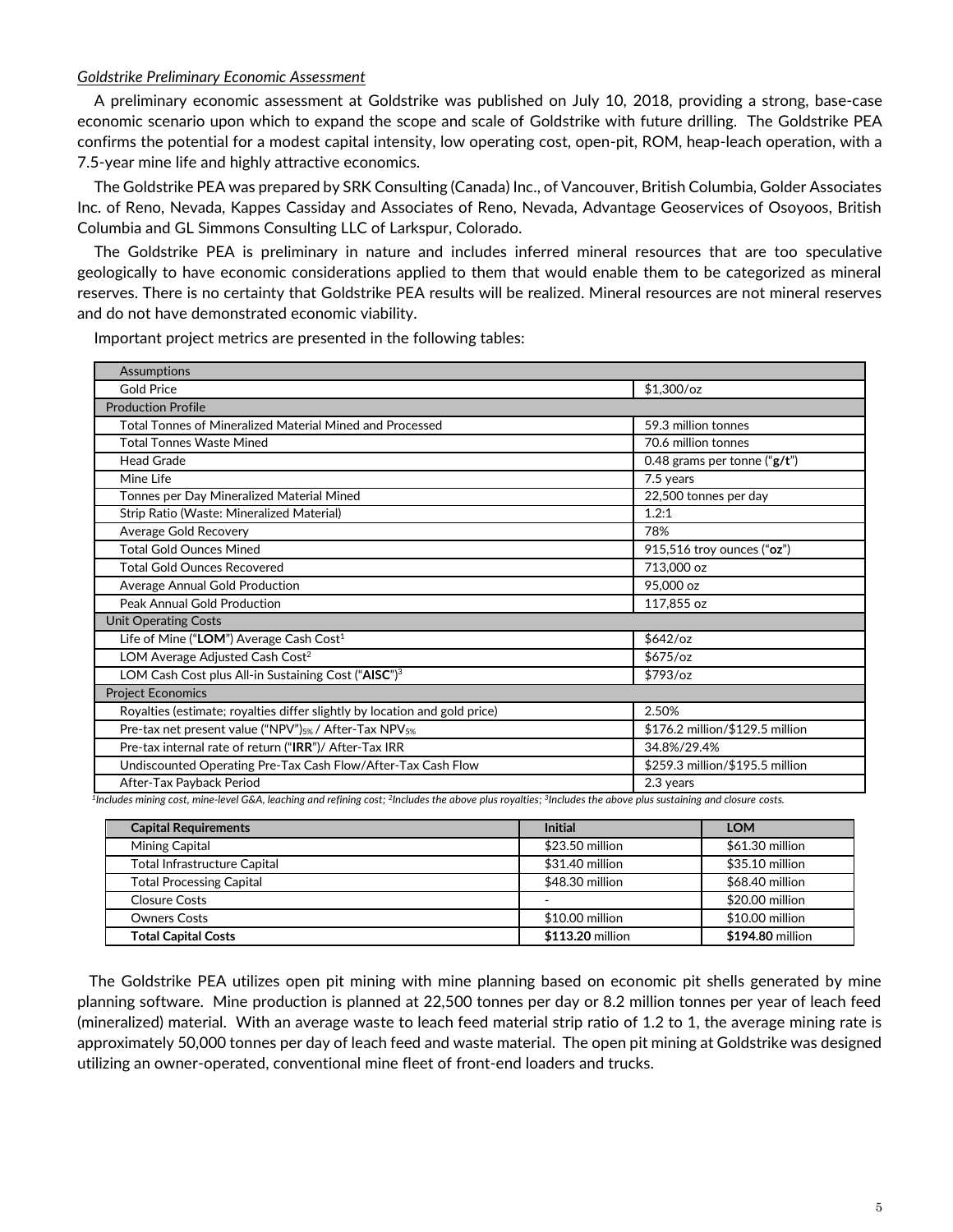## *Goldstrike PEA Sensitivities*

The Goldstrike PEA examines the effect on NPV5% of up to a 40% increase or decrease in capital and operating expenditures. NPV<sub>5%</sub> is strongly influenced by the price of gold. At \$1,700 /oz gold price the Goldstrike PEA outlines robust economics demonstrating a 52.4% post-tax IRR and an NPV5% or \$291.7 million.

## *Project Enhancement Opportunities*

The Goldstrike PEA demonstrates the potential economic viability of Goldstrike. The Goldstrike PEA also outlines a number of opportunities for project enhancement, including additions to the resource base, consideration of the silver endowment, and optimization of the mine plan. The underlying resource estimate on which the Goldstrike PEA was based, excludes the impact of additional drilling completed in 2018 – 2021.

## *Goldstrike Metallurgy*

Phase 2 metallurgical drilling and column testing provided additional support for a simple ROM heap leach mining scenario. Gold extractions from 29 column tests from holes drilled in the western and northern portions of the deposit were rapid and >80% of the leachable gold was extracted within 10 days, with final column leach gold extractions ranging up to 95%. The phase 2 metallurgical testing brings the total number of oxide column tests for Goldstrike to 49. A phase 3 metallurgical test program is underway.

## *Goldstrike Exploration Expenditures*

For the three months ended March 31, 2022, cash expenditures at Goldstrike of \$1.19 million were inline with the \$1.24 million budgeted.

## *Other Projects:*

## *TV Tower (64.4% owner and operator)*

The 9,065 ha TV Tower gold-silver-copper property is located in northwestern Turkey. Our interest in TV Tower is held through a 64.4% shareholding in Orta Truva Madencilik Sanayi ve Ticaret Anonim Şirketi ("**Orta Truva**"), the legal entity that holds title to the licences that comprise TV Tower. Teck Madencilik Sanayi Ticaret A.Ş. ("**TMST**"), a subsidiary of Teck Resources Limited, is our joint venture partner at TV Tower and holds the remaining 35.6% of Orta Truva.

The TV Tower Property is divided into South ("**South TVT**") and North ("**North TVT**") resource areas. The South TVT resource area contains four geographically separate deposits (Kayalı and Yumrudağ oxide gold deposits and Hilltop and Valley Au-Cu porphyry deposits), all located within a 4 km<sup>2</sup> area.

## *TV Tower Resource*

A maiden resource estimate for five gold and copper deposits was announced on April 6, 2021, see further details in the technical report titled "Updated Technical Report and Resource Estimate TV Tower Property Canakkale, Western Turkey", effective February 9, 2021 and dated May 18, 2021 (the "**TV Tower Technical Report**") <sup>11</sup>, available at [www.sedar.com](http://www.sedar.com/) under Liberty Gold's profile and on Liberty Gold's website.

### *Kinsley (79.99% owner and operator) – Under Option*

As at December 31, 2021, Liberty Gold's interest in Kinsley was approximately 79.99%. Intor Resources Corporation ("**Intor**") held the remaining 20.01% interest. On June 2, 2020, we received the first of staged payments pursuant to the purchase-option agreement to sell 100% of the Company's share of Kinsley to New Placer Dome Gold Corp. (formerly Barrian Mining Corp.) ("**New Placer Dome**") signed December 2, 2019, and subsequently amended on May 1, 2020, and November 5, 2021 (as amended, the "**Kinsley Option Agreement**"). The consideration is to be paid in three stages as follows (the "**Kinsley Transaction**"):

- \$1.25 million plus 8,844,124 common shares in New Placer Dome ("**NPD Shares**") (subject to a contractual 12 month hold period), totalling 9.9% of issued and outstanding NPD Shares (received on June 2, 2020).
- \$1.25 million in cash and \$1.25 million in value of NPD Shares (subject to a 12 month hold period) (received in November 2021),
- \$1.25 million in cash and \$1.25 million in value of NPD Shares on or before June 2, 2022 (subject to a 4-month statutory hold period), and
- a 1% net smelter royalty ("**NSR**") on the acquired interest in Kinsley, of which up to one-half percent (0.5%) can be repurchased by New Placer Dome for \$0.5 million.

On March 8, 2022, New Placer Dome announced that it had entered into a definitive agreement for a business combination with Copaur Minerals Inc. (TSX-V: CPAU) ("**Copaur**") (the "**Copaur Agreement**"). The Copaur Agreement

<sup>&</sup>lt;sup>11</sup> See news release dated May 18, 2021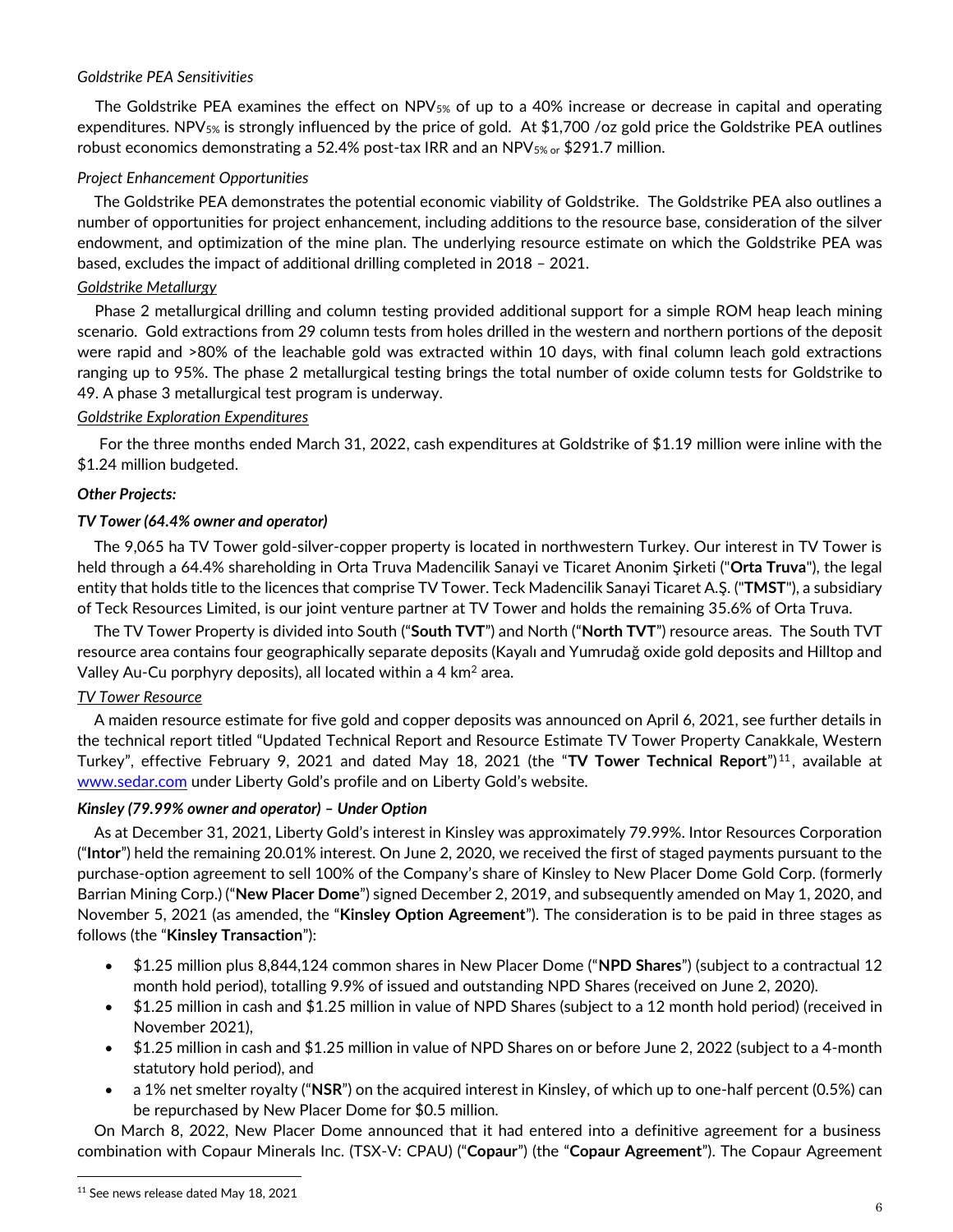has no impact on the terms of the Kinsley Option Agreement. NPD Shares held by Liberty Gold will convert to common shares in Copaur after the close of the business combination pursuant to the terms of the Copaur Agreement.

## *Halilağa (40% owner, non-operator) - Sold.*

On August 12, 2020, the Company closed the sale of its interest in the Halilağa porphyry copper gold deposit in Turkey<sup>12</sup> to Cengiz Holdings A.Ș. ("**Cengiz**") pursuant to a definitive agreement signed on July 12, 2019 (the "**Halilağa Agreement**'). The Company's interest in Halilağa was held through a 40% shareholding in Truva Bakır Maden İşletmeleri A.Ş. ("**Truva Bakır**"). The Company's share of the sale proceeds is \$22 million in accordance with its 40% interest. As at the date of this MD&A, the Company has received \$16 million and is expected to receive the final \$6 million in the form of a guaranteed staged payment on August 15, 2022 (the "**Halilağa Staged Payment**").

*The Company has delineated mineral resources at each of Black Pine, Goldstrike, and TV Tower. The Company's other targets on its property interests are at an earlier stage and do not contain any mineral resource estimates as defined by NI 43-101. With the exception of those deposits already delineated, the potential quantities and grades disclosed in this MD&A are conceptual in nature, and there has been insufficient exploration to define a mineral resource estimate for other targets disclosed herein. It is uncertain if further exploration will result in these targets being delineated as a mineral resource. Additional information about Goldstrike and Black Pine and our other projects is also summarized in our AIF and the respective Technical Reports (as defined herein) and can be viewed under the Company's issuer profile on SEDAR at www.sedar.com.* 

### *Non-GAAP Measures and Other Financial Measures*

This MD&A presents certain forward looking financial performance measures, including AISC, cash cost and total cash cost that are not recognized measures under International Financial Reporting Standards ("**IFRS**"). This data may not be comparable to data presented by other issuers. The Company believes that these generally accepted industry measures are realistic indicators of operating performance and are useful in allowing comparisons between periods. Non-GAAP financial performance measures should be considered together with other data prepared in accordance with IFRS. This MD&A contains non-GAAP financial performance measure information for a project under development incorporating information that will vary over time as the project is developed and mined. It is therefore not practicable to reconcile these forward-looking non-GAAP financial performance measures.

### **SELECTED FINANCIAL INFORMATION**

### *Presentation*

Management is responsible for the financial statements referred to in this MD&A and provides officers' disclosure certifications filed with the Canadian provincial securities commissions.

The Interim Financial Statements have been prepared in compliance with IAS 34 – Interim Financial Reporting ("**IAS 34**") and should be read in conjunction with Liberty Gold's audited consolidated financial statements for the year ended December 31, 2021 (the "**Annual Financial Statements**") which have been prepared using accounting policies in compliance with IFRS, as issued by the International Accounting Standards Board. The Interim Financial Statements have been prepared using accounting policies consistent with those used in the Annual Financial Statements with the exception of certain change in estimates detailed under the section entitled "*Estimates and Assumptions*". The Company's board of directors approved the Annual Financial Statements and corresponding MD&A.

Management has determined that Liberty Gold Corp. has a C\$ functional currency because it, as the parent entity, raises its financing and incurs head office expenses in Canadian dollars. In order to enhance comparability with our peers and as a better representation of the principal currency used by the mining and mineral exploration industry, the presentation currency of our consolidated financial statements is USD.

The Company operates in one segment – the exploration and development of gold, copper, and other precious and base metals, and in three geographic locations: Canada, the USA, and Turkey. Informationdiscussed herein reflects the Company as a consolidated entity, consistent with our determination that the segment in which we operate provides the most meaningful information.

<sup>&</sup>lt;sup>12</sup> See press release dated July 12, 2019, and August 12, 2020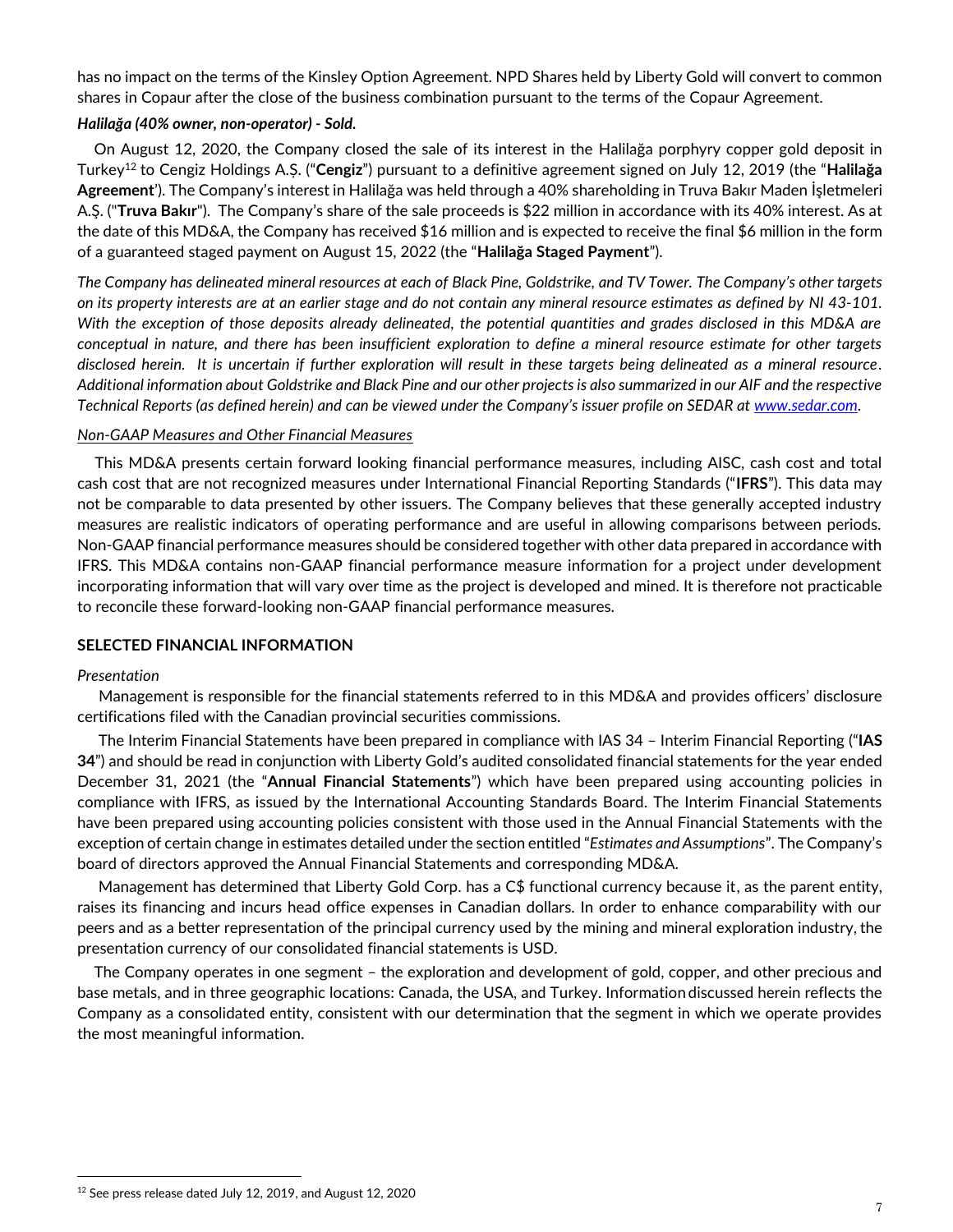### **Results of Operations**

The following financial data (in \$ millions, except per share amounts) are derived from our interim consolidated financial statements for the three months ended March 31, 2022, and 2021 respectively:

|                                                                   | 2022        | 2021   |
|-------------------------------------------------------------------|-------------|--------|
| Total revenues                                                    | <b>Snil</b> | \$nil  |
| Net loss for the period and attributable to shareholders          | \$8.02      | \$4.98 |
| Basic and diluted loss per share and attributable to shareholders | \$0.03      | \$0.02 |

### *Three months ended March 31, 2022, vs. three months ended March 31, 2021*

As the exploration program at Black Pine continued through the winter of 2021 and into Q1 2022, losses from the three months ended March 31, 2022, were \$3.04 million higher than the comparative period, primarily due to increased exploration and evaluation expenditures of \$4.75 million in 2022 compared to 2021 when the exploration program did not begin until Q2. Losses in 2022 were partially offset by change in fair value of other financial assets which were \$2.82 million higher in the current period.

The increased exploration and evaluation expenditures also contributed to net cash operating outflows of \$6.30 million in the three months ended March 31, 2022, being higher than the \$2.80 million in the three months ended March 31, 2021. The increase in net cash operating outflows is partially offset by changes in working capital of \$0.94 million.

### *Exploration and evaluation expenditures*

Exploration and evaluation expenditures during the three months ended March 31, 2022, totalled \$6.09 million compared to \$1.34 million during the three months ended March 31, 2021. The increase primarily reflects expenditures at Black Pine and Goldstrike of \$4.61 million and \$1.28 million, respectively, over the comparative period (\$1.11 million and \$0.11 million respectively) due to the larger exploration programs at each in the first quarter of 2022.

### *Stock-based compensation*

In general, the expense reflects (i) the fair value of grants of employee stock options ("Options") to purchase common shares of the Company ("Common Shares") and Restricted Share Units ("RSUs") during prior periods, and (ii) the diminishing impact of Options and RSUs granted in prior periods as they vest. Stock-based compensation expense should be expected to vary from period to period depending on several factors, including whether Options, RSUs or Deferred Share Units ("DSUs") are granted in a period, and the timing of vesting or cancellation of such equity instruments.

Stock-based compensation for the three months ended March 31, 2022, totalled \$1.23 million (three months ended March 31, 2021: \$0.74 million). These amounts do not include amounts recorded as part of exploration and evaluation expenditures of \$0.25 million in the three months ended March 31, 2022 (three months ended March 31, 2021: \$0.17 million). The total expense is higher than in the comparative period primarily due to the grant of 1,914,870 Options to Directors of the Company which vested immediately.

In determining the fair market value of stock-based compensation granted to employees and non-employees, management makes significant assumptions and estimates. These assumptions and estimates have an effect on the stock-based compensation expense recognized and on the contributed surplus balance on our statements of financial position. Management has made estimates of the life of the Options, the expected volatility, and the expected dividend yields that could materially affect the fair market value of this type of security. Estimates were chosen after reviewing the historical life of the Options and analyzing share price history to determine volatility.

### *Wages and benefits*

Certain office and general expenditures incurred in Canada and wages and benefits relating to certain Canadian personnel are incurred on a cost-recovery basis through an administration and technical services agreement (the "**Oxygen Agreement**") with Oxygen Capital Corporation ("**Oxygen**"), a related party (see also in this MD&A, "*Related Party Transactions*").

Un-allocated wages and benefits for the three months ended March 31, 2022, totalled \$0.54 million which were in line with the \$0.55 million recorded in the comparative 2021 period.

A significant portion of our remuneration costs are included in exploration expenditures based on the nature of the work undertaken in the period. Wages and benefits included under the heading of exploration expenditures totaled \$0.85 million in the three months ended March 31, 2022, as compared to \$0.48 million in the comparative 2021 year due to the increased exploration programs over the same period last year.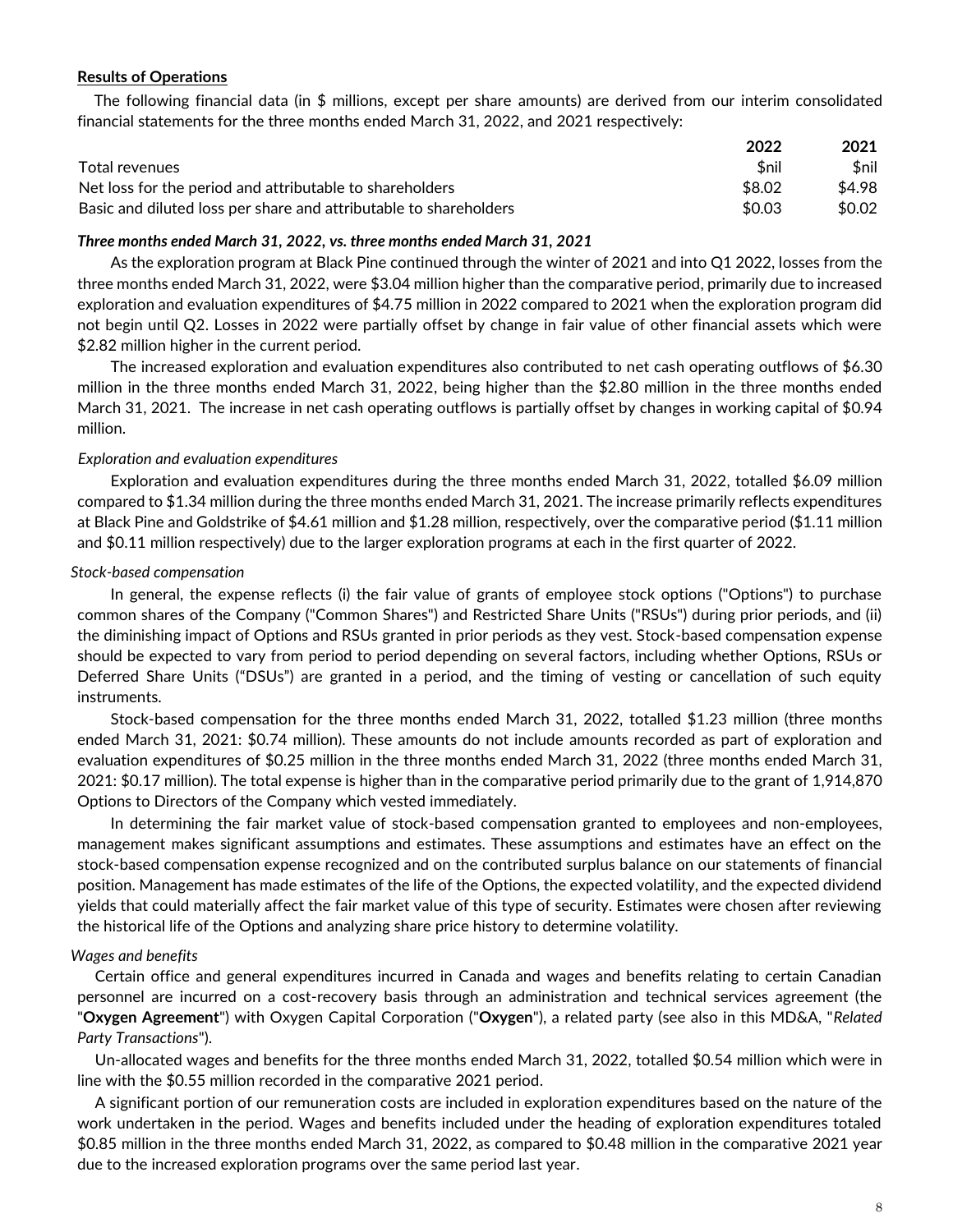## *Professional Fees*

In the three months ended March 31, 2022, professional fees were \$0.22 million higher than in the same period in 2021 due mainly to increased consulting fees for business development activities and the timing of other professional fees compared to Q1 2022.

## *Other income and expenses*

In the three months ended March 31, 2022, the Company recorded other income (net) of \$0.76 million, as compared to other expenses (net) of \$1.72 million in the comparative 2021 period. The increased income of \$2.47 million is due primarily to the fair value gain recorded of \$0.63 million on the Company's financial assets as compared to a \$2.18 million loss recorded in the three months ended March 31, 2021. The comparative period also included \$0.71 million recorded on the sale of an exploration portfolio, and \$0.20 million recorded on consideration received from purchaseoption agreements.

## *Other comprehensive loss*

Net other comprehensive loss consists of the impact of exchange gains and losses from the translation of our operations with a non-USD functional currency.

The Canadian dollar appreciated 1.6% relative to the value of the USD in the period between January 1, 2022, and March 31, 2022 (during the same period in the comparative year it appreciated 1.0%). As a result, for the three months ended March 31, 2022, foreign exchange gains of \$0.35 million were recognized (three months ended March 31, 2021: foreign exchange gains of \$0.27 million). The impact from exchange differences will vary period to period depending on the rate of exchange.

## **Financial Position**

The following financial data (in \$ millions) are derived from our Interim Financial Statements and our Annual Financial Statements:

|                                   | March 31, 2022 | <b>December 31, 2021</b> |
|-----------------------------------|----------------|--------------------------|
| Total assets                      | \$70.51        | \$53.33                  |
| Current liabilities               | \$10.91        | \$9.89                   |
| Non-current financial liabilities | \$0.38         | \$0.44                   |
| Cash dividends declared           | \$nil          | \$nil                    |

### *Total assets*

The \$17.18 million increase in total assets as at March 31, 2022, compared to December 31, 2021, is primarily due to the close of the 2022 Bought Deal for gross proceeds of \$23.80 million (C\$30.00 million), partially offset by increases in cash expenditures including exploration and evaluation, wages and benefits, and professional fees totaling \$6.93 million in aggregate.

### *Current liabilities*

Current liabilities include \$6.90 million relating to the initial consideration pursuant to the Kinsley Option Agreement. The liability is a derivative recognising a deferral of the income received, until either the closing or termination of the Kinsley Option Agreement. Accounts payable and accrued liabilities increased by \$1.02 million over the December 31, 2021 balance due to the costs related to the 2022 Bought Deal and the timing of expenditures from the active drill programs at Black Pine and Goldstrike.

## *Non-current financial liabilities*

At March 31, 2022, and December 31, 2021, our non-current liabilities include (i) liabilities recorded in recognition of a statutory obligation in Turkey to accrue for lump-sum termination payments for employees when their employment is terminated due to retirement or for reasons other than resignation or misconduct, and (ii) the non-current lease liability. The decrease in non-current financial liabilities is primarily due to reductions to the lease liability in the period ended March 31, 2022 given lease payments made.

### *Shareholders' equity*

During the three months ended March 31, 2022, 119,093 RSUs were converted into Common Shares on vesting. There were 31,586 DSUs granted during the period. 1,914,870 Options were granted and 461,666 Options with a weighted average exercise price of C\$0.55 were exercised during the same period.

Refer also to discussion in this MD&A under heading, "*Outstanding Share Data*". The Company has not declared any dividends since incorporation and does not expect this will change in the near future.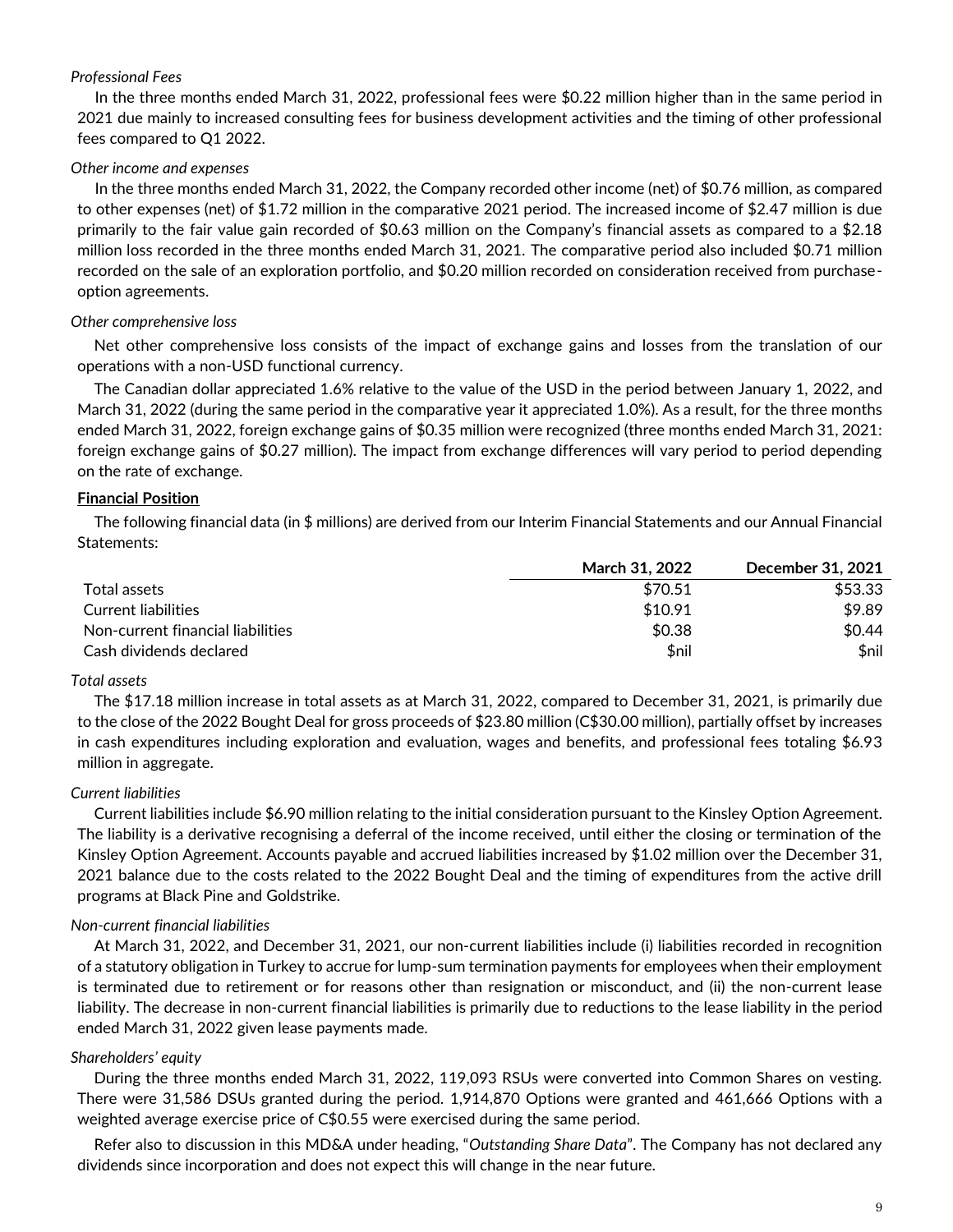### **SUMMARY OF QUARTERLY RESULTS**

The following information (in thousands of \$, except per share amounts) is prepared on a consistent basis with IFRS applicable to interim financial reporting including IAS 34, and is derived from, and should be read in conjunction with, our Annual Financial Statements, our consolidated financial statements for the year ended December 31, 2020, and the interim condensed consolidated financial statements for each of the quarters in 2021 and 2020.

| (In 000's of dollars except per share amounts)            | <b>Mar 31</b><br>2022 | Dec 31<br>2021 | Sep 30<br>2021 | June 30<br>2021 | <b>Mar 31</b><br>2021 | <b>Dec 31</b><br>2020 | Sep 30<br>2020 | Jun 30<br>2020 |
|-----------------------------------------------------------|-----------------------|----------------|----------------|-----------------|-----------------------|-----------------------|----------------|----------------|
| Net income (loss) attributable to the<br>shareholders:    | \$                    | \$             | \$             | \$              | \$                    | \$                    |                | \$             |
| Net income (loss) for the period                          | (8.024)               | (10,737)       | (7,251)        | (6,777)         | (4,978)               | (3,223)               | 12.866         | (1.807)        |
| Exchange differences on translating foreign<br>operations | 350                   | 128            | (777)          | 532             | 270                   | 1.375                 | 520            | 411            |
| Basic and diluted income (loss) per share                 | (0.03)                | (0.04)         | (0.03)         | (0.03)          | (0.02)                | (0.01)                | 0.05           | (0.01)         |

#### **Condensed interim consolidated statements of loss and comprehensive income (loss):**

The three months ended March 31, 2022, showed lower losses than in the previous quarter primarily due to reduced exploration expenditures of \$1.42 million, most of which is attributable to a decrease of \$1.52 million in exploration expenditures at Black Pine compared to the preceding quarter. Also contributing to the lower losses is income recognised in the current period of \$0.63 million due to share price fluctuations of the Company's equity investments in exploration companies as compared to a loss of \$0.32 million recognised in the three months ended December 31, 2021.

Exploration expenditures of \$7.51 million, stock-based compensation expense of \$0.98 million, and wages and benefits of \$0.55 million were the largest contributors to the loss during the three months ended December 31, 2021. Exploration expenditures during the three months ended December 31, 2021, were primarily due to the Black Pine drill program, attributable to \$6.13 million of the expenditures. Also contributing to the loss is a \$0.32 million fair value loss recognised on the change in fair value of the Company's other financial assets.

Exploration expenditures of \$5.95 million contributed to the loss during the three months ended September 30, 2021, of which, \$3.93 million is attributable to increased exploration activities at Black Pine. Also contributing to the loss are the change in fair value of other financial assets resulting in losses of \$0.68 million due to share price fluctuations of the Company's equity investments in exploration companies. Wages and benefits of \$0.51 million in the three months ended September 30, 2021 were higher than the previous quarter primarily due to headcount increases.

The three months ended June 30, 2021, showed higher losses than in the previous quarter due to increased exploration and evaluation expenditures of \$2.78 million, due to the exploration program not commencing until April, and the recognition of a gain on the sale of the exploration properties to Raindrop Ventures Inc. ("**Raindrop**") in the preceding quarter of \$0.71 million. The higher losses were offset by a decreased loss recognised on the change in fair value of other financial assets of \$0.78 million over the preceding quarter.

The three months ended March 31, 2021, showed higher losses due to the change in fair value of other financial assets resulting in losses of \$2.18 million, lower consideration received on purchase-option agreements of \$2.84 million compared to the \$3.17 million gain recognised on the Baxter Spring Agreement in the previous quarter, partially offset by the \$0.71 million gain recognised on the sale of the exploration properties to Raindrop. There were also lower exploration and evaluation expenditures of \$2.12 million and decreased foreign exchange losses of \$0.82 million, as compared to the previous quarter.

Exploration expenditures of \$3.55 million, foreign exchange losses of \$1.03 million, and wages and benefits of \$0.66 million were the largest contributors to the loss during the three months ended December 31, 2020. Exploration expenditures during the three months ended December 31, 2020, were primarily due to the Black Pine drill program, attributable to \$2.95 million of the expenditures. Also contributing to the loss, the Company recognized foreign exchange losses of \$1.03 million as a result of the 4.9% weakening of the USD compared to the Canadian dollar in the three-month period ended December 31, 2020, as compared to the three-month period ended September 30, 2020. Other income (expenses) of \$2.12 million during the three months ended December 31, 2020, was lower than the \$17.18 million recognized in the comparative period, primarily due to the net gain on sale on the sale of the Company's interest in Halilağa of \$19.10 million in the third quarter. The loss was partially offset by the \$3.17 million gain recognized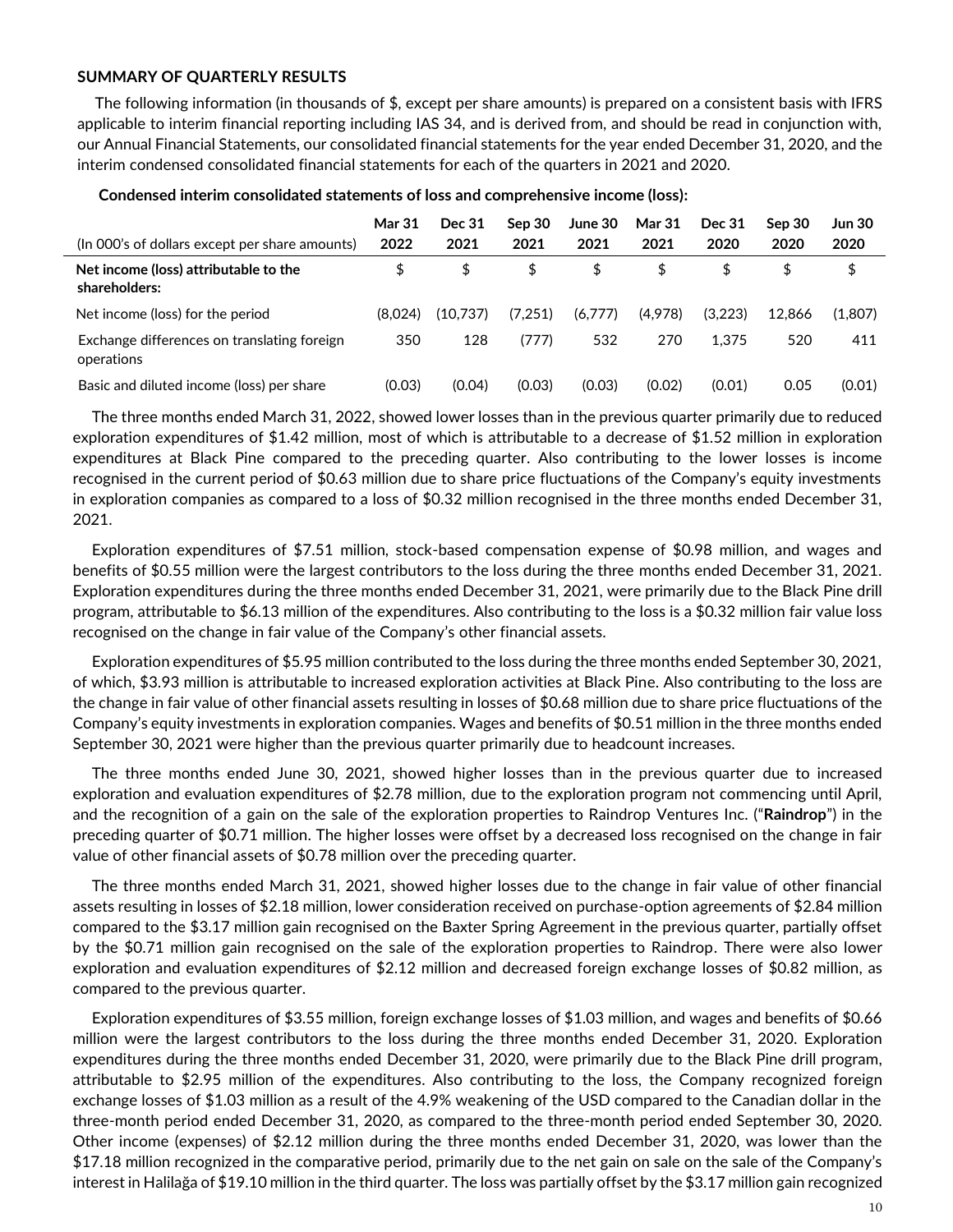by the signing of the Baxter Spring Agreement property for which we received \$0.25 million in cash and 14,986,890 common shares in Huntsman Exploration Inc. (TSXV:HMAN) ("Huntsman") equal to 19.5% of the issued and outstanding shares in Huntsman with a fair value of \$2.92 million.

During the three months ended September 30, 2020, the largest contributor to net income was the net gain on the sale of the Company's interest in Halilağa of \$19.10 million. This was partially offset by a higher loss from operations than in the previous quarter primarily due to increased exploration and evaluation expenditures of \$0.83 million as a result of the Black Pine drill program, and a \$1.83 million loss recognised on the change in fair value of other financial assets in the period, primarily due to the change in fair value of the NPD Shares and the common share purchase warrants of Ely Gold (the "**Ely Warrants**").

The three months ended June 30, 2020, showed higher losses than in the previous quarter primarily due to increased exploration and evaluation expenditures of \$1.96 million as a result of the Black Pine drill program, and a \$1.53 million decrease in other income due to consideration received on the sale of our 15% NPI on Regent in the prior quarter. This was partially offset by the change in fair value of other financial assets gain of \$1.81 million primarily due to the change in fair value of the Ely Warrants.

### **RELATED PARTY TRANSACTIONS**

### *Administration and Technical Services Agreement - Oxygen Capital Corporation*

In 2012, the Company entered into an administration and technical services agreement with Oxygen, a related party. Oxygen is a private company currently owned by three directors of the Company (Dr. Mark O'Dea, Mr. Donald McInnes, and Mr. Sean Tetzlaff) and enables the member companies to synergise the use of resources such as administrative services and staff with no markups. Dr. O'Dea, Mr. McInnes and Mr. Tetzlaff receive no additional remuneration resulting from this arrangement from Liberty Gold, other than their fees received as directors of the Company.

The following are the services Oxygen provides the Company, pursuant to the Oxygen Agreement, on a cost-recovery basis, which are invoiced and settled on a monthly basis:

- administrative services and staff on an as-needed basis, and
- access to, and the use of assets located in, office space leased by Oxygen.

Liberty Gold shares a head office with other private and public companies each of which has an arrangement with Oxygen. Oxygen allocates the costs of personnel (plus applicable benefits), assets and infrastructure to the various companies based upon the estimated pro-rata use by personnel on Company activities. Oxygen exists to consolidate employees and office infrastructure in one entity so that costs may be more efficiently allocated. Oxygen does not mark-up costs or charge a fee to the Company.

Employees of Oxygen providing services to the Company do so pursuant to a secondment agreement and take direction from the President & Chief Executive Officer and Chief Financial Officer of the Company. The Chief Financial Officer is an employee of Oxygen, whose salary and applicable benefits are paid by the Company under the same terms as other Oxygen personnel.

Transactions with Oxygen during the three months ended March 31, 2022, totalled \$0.17 million. As at March 31, 2022, the Company held an account payable to Oxygen of \$0.05 million (paid subsequent to period end) and a deposit of \$0.16 million with Oxygen for use against the final three months of service upon termination of the arrangement.

### *Compensation of key management personnel*

Key management includes members of the Board, the President and Chief Executive Officer, Chief Operating Officer, VP Exploration & Geoscience, VP Business Development, Chief Financial Officer & Corporate Secretary, and the Turkish Country Manager.

| The aggregate total compensation recognised in the financial statements, is shown below (in millions): |  |  |  |  |  |  |  |  |
|--------------------------------------------------------------------------------------------------------|--|--|--|--|--|--|--|--|
|--------------------------------------------------------------------------------------------------------|--|--|--|--|--|--|--|--|

|                                                           | Three months ended March 31, |        |  |
|-----------------------------------------------------------|------------------------------|--------|--|
|                                                           | 2022                         | 2021   |  |
| Salaries, bonuses, and other short-term employee benefits | \$0.43                       | \$0.27 |  |
| Share-based payments                                      | \$1.19                       | \$0.66 |  |
| Total                                                     | \$1.62                       | \$0.93 |  |

## **LIQUIDITY AND CAPITAL RESOURCES**

The properties in which we currently have an interest are in the exploration and development stage. We have no revenue-producing operations and earn only minimal income through investment income on treasury, the proceeds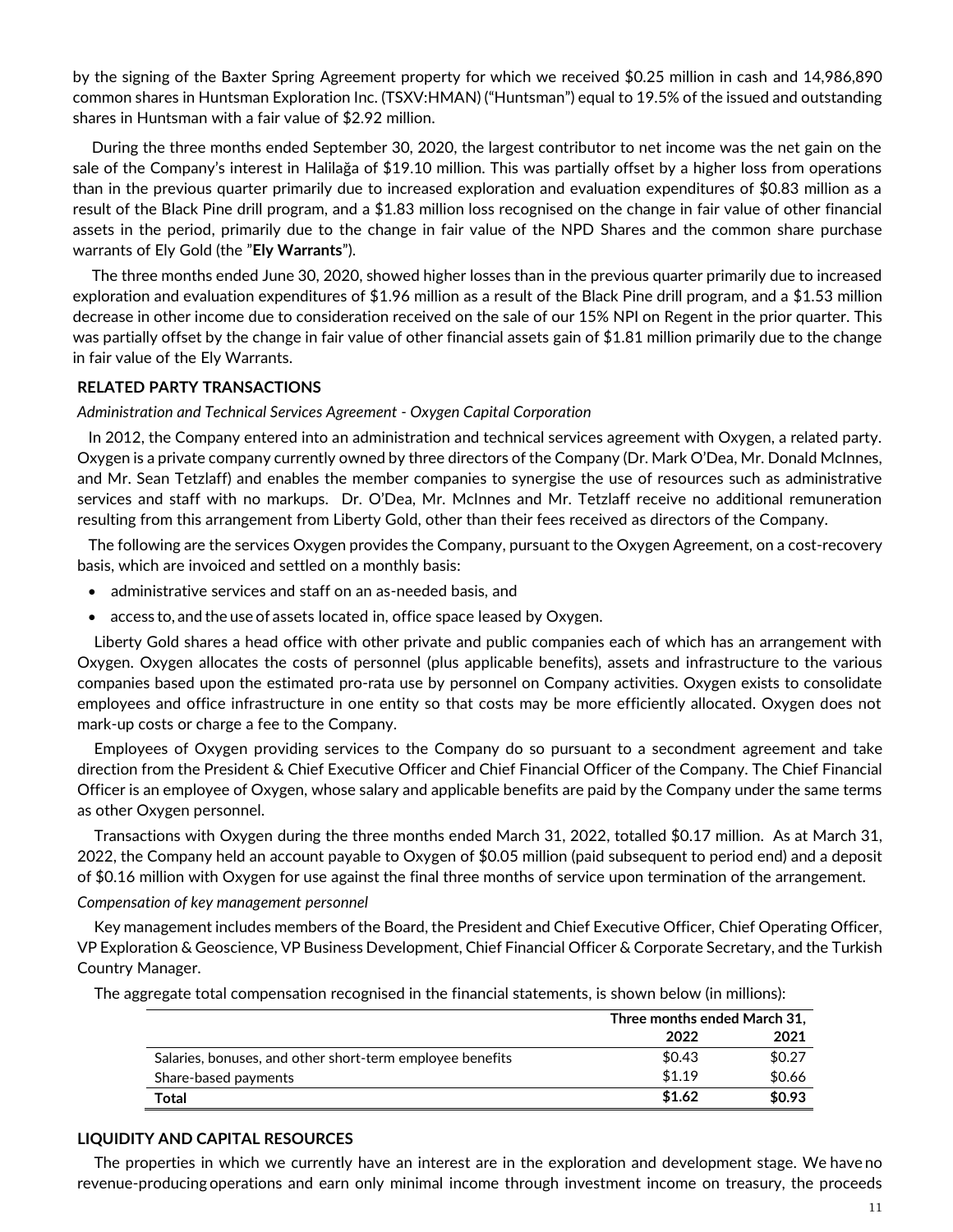from property option agreements, or as a result of the disposal of an exploration asset. Accordingly, we are dependent on external financing, including the proceeds of future equity issuances or debt financing, to fund our activities. Circumstances that could impair our ability to raise additional funds, or our ability to undertake transactions, are discussed in our AIF dated March 25, 2022, under the heading *Risk Factors.* There is no assurance that we will be able to raise the necessary funds through capital raisings in the future. In particular, the Company's access to capital and its liquidity will be impacted by global macroeconomic trends, fluctuating commodity prices and general investor sentiment for the mining and metals industry. There are no known restrictions on the ability of our subsidiaries to transfer or return funds to the parent company in Canada.

As at the date of this MD&A, the Company has approximately \$29.48 million available in cash, cash equivalents, and short-term investments. With no debt, the Company's working capital balance as at the date of this MD&A is approximately \$27.96 million. With our current cash balance, future expected option payments from the Kinsley Transaction, as well as the expected future receipt of the final staged payment pursuant to the Halilağa Agreement, the Company expects to have sufficient funds to meet its exploration expenditure commitments through to the end of 2022 and beyond. We have not declared any dividends and management does not expect this will change in the near future.

On an ongoing basis, management evaluates and adjusts its planned level of activities, including planned exploration, development, permitting activities, and committed administrative costs, to ensure that adequate levels of working capital are maintained. We believe that this approach, given the relative size of Liberty Gold, is reasonable. Management believes that available funds are sufficient for current planned operations for at least the next 12 months, assuming no other factors change and with appropriate liquidity management.

### *Contractual Obligations*

## *Mineral Properties and Capital Expenditures*

- We have obligations in connection with certain of our mineral property interests that require either:
- i) cash payments to be made to the government or underlying land or mineral interest owners; or
- ii) minimum expenditure requirements in order to maintain our rights to such mineral interests.

Although most of our property obligations (including minimum annual expenditure requirements at Kinsley and on certain parcels of land at Goldstrike) are eliminated should we choose to no longer invest funds exploring the particular property, we have certain notable obligations:

### *Kinsley and TV Tower*

Pursuant to the respective operating agreements and elections by members to participate or not in funding the 2021 Program and Budget for each project, the Company must incur its pro rata share of the approved budgets for Kinsley and TV Tower. Total approved budget for 2022 for TV Tower is \$0.90 million, TMST has elected not to participate in the 2022 program and budget and the Company will contribute 100% of funding for the year. TMST's interests in TV Tower will be diluted commensurate with the Company's contribution to TV Tower.

Pursuant to the terms of the Kinsley Option Agreement, the Company has not budgeted expenditures at Kinsley for 2022 as under the terms of the Kinsley Option Agreement, New Placer Dome is expected to cover all minimum expenditures required in order to maintain the lease as described in the next section.

## *Advance Royalty Payments & Minimum Annual Exploration Expenditures*

In accordance with certain underlying lease agreements, we are required to make advance royalty payments ("**ARPs**") to the underlying property owners of Kinsley of \$0.20 million as well as meet minimum annual exploration expenditures. Aggregate ARPs will be credited against future NSR payments payable from production. Under the terms of the Kinsley Option Agreement, New Placer Dome will assume the Company's portion of the obligation to make lease payments.

The Company has the right to terminate the lease by giving thirty days advance notice and returning the Company's interest in Kinsley to the underlying holder of Kinsley, and therefore release the Company of any further commitment to pay ARPs or meet minimum exploration expenditures.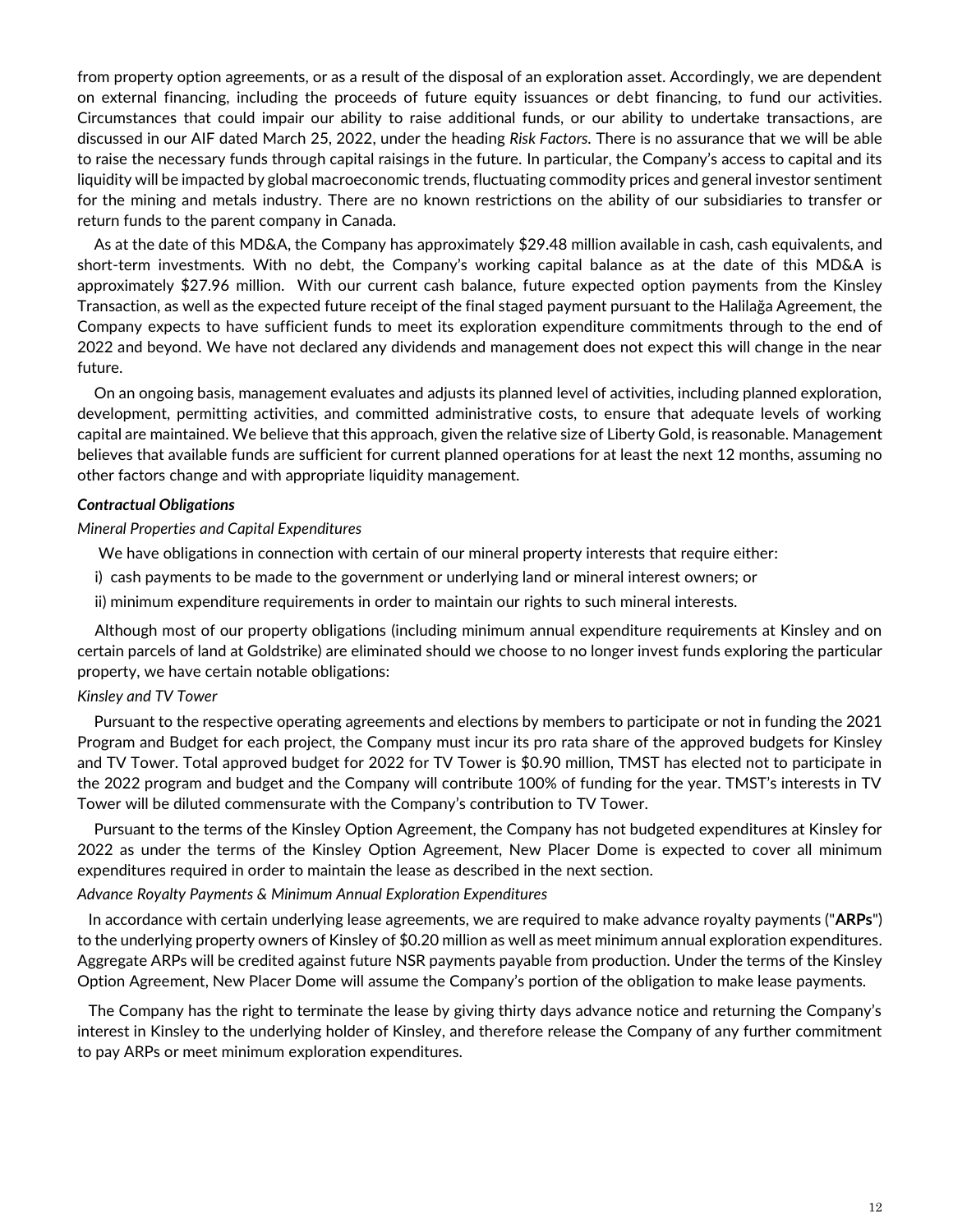### *Leases*

Totalfuture minimumlease payments,for agreements outside the scope of IFRS 16 – Leases, as at March 31, 2022 are as follows:

| Year    |                |
|---------|----------------|
| 2022    | \$0.02 million |
| $2023+$ |                |
|         | \$0.02 million |

## *Surety Bonds*

The Company has an agreement with a third-party for its \$3.87 million bond requirements in the United States for surety bonds of the same amount. The bonds are held in favour of the BLM and the USFS as financial support for environmental reclamation and exploration permitting. The surety bonds are secured by a \$0.56 million deposit (as at the date of this MD&A) and are subject to fees competitively determined in the marketplace. The obligations associated with these instruments are generally related to performance requirements that the Company addresses through its ongoing operations. As specific requirements are met, the BLM and USFS as beneficiaries of the different instruments will return the instrument to the issuing entity. As these instruments are associated with ongoing and active exploration properties, they will remain outstanding until the earlier of the date that the Company has discharged its remediation obligations or determines to self-fund the underlying bonding obligations.

## *Investments*

At the effective date of this MD&A, the market value of our portfolio of investment holdings, comprising equity securities in exploration companies, is \$2.83 million.

# *Off Balance Sheet Arrangements*

The Company has no off-balance sheet arrangements other than those discussed under "Surety Bonds".

# **LEGAL MATTERS**

Liberty Gold is not currently and has not at any time during our most recently completed financial year, been a party to, nor has any of its property interests been the subject of, any material legal proceedings or regulatory actions.

# **CRITICAL ACCOUNTING ESTIMATES**

The preparation of financial statements in conformity with IFRS requires management to make judgments, estimates and assumptions that affect the reported amounts of assets, liabilities and expenses. Estimates and judgments are regularly evaluated and are based on historical experience and other factors, including expectations of future events that are believed to be reasonable under the circumstances. Factors that could affect these estimates are discussed in our AIF, under the heading, "Risk Factors". Uncertainty about these assumptions and estimates could result in outcomes that require a material adjustment to the carrying amount of assets or liabilities affected in future periods. Further information on management's judgments, estimates and assumptions and how they impact the various accounting policies are described below and also in the relevant notes in the Annual Financial Statements.

## *Judgments*

In the process of applying the Company's accounting policies, management has made the following judgments, which have the most significant effect on the amounts recognised in the consolidated financial statements.

(i) *Functional currency:* The functional currency for the parent entity, and each of its subsidiaries and associates, is the currency of the primary economic environment in which the entity operates. The US and Turkish subsidiaries of the parent entity have a US dollar functional currency, while the parent entity itself, and its remaining subsidiaries, have a Canadian dollar functional currency.

Determination of functional currency involves certain judgments to determine the primary economic environment and the parent entity reconsiders the functional currency of its entities if there is a change in events and conditions which determined the primary economic environment.

(ii) *Review of asset carrying values and impairment assessment:* In accordance with the Company's accounting policy, each asset is evaluated every reporting period to determine whether there are any indications of impairment. If any such indication exists, a formal estimate of recoverable amount is performed, and an impairment loss is recognized to the extent that the carrying amount exceeds the recoverable amount. The recoverable amount of an asset is measured at the higher of value in use and fair value less costs to sell. The most significant assets assessed for impairment include the Company's carrying value of its exploration and evaluation assets. Management makes significant judgments in assessing whether certain factors would be considered an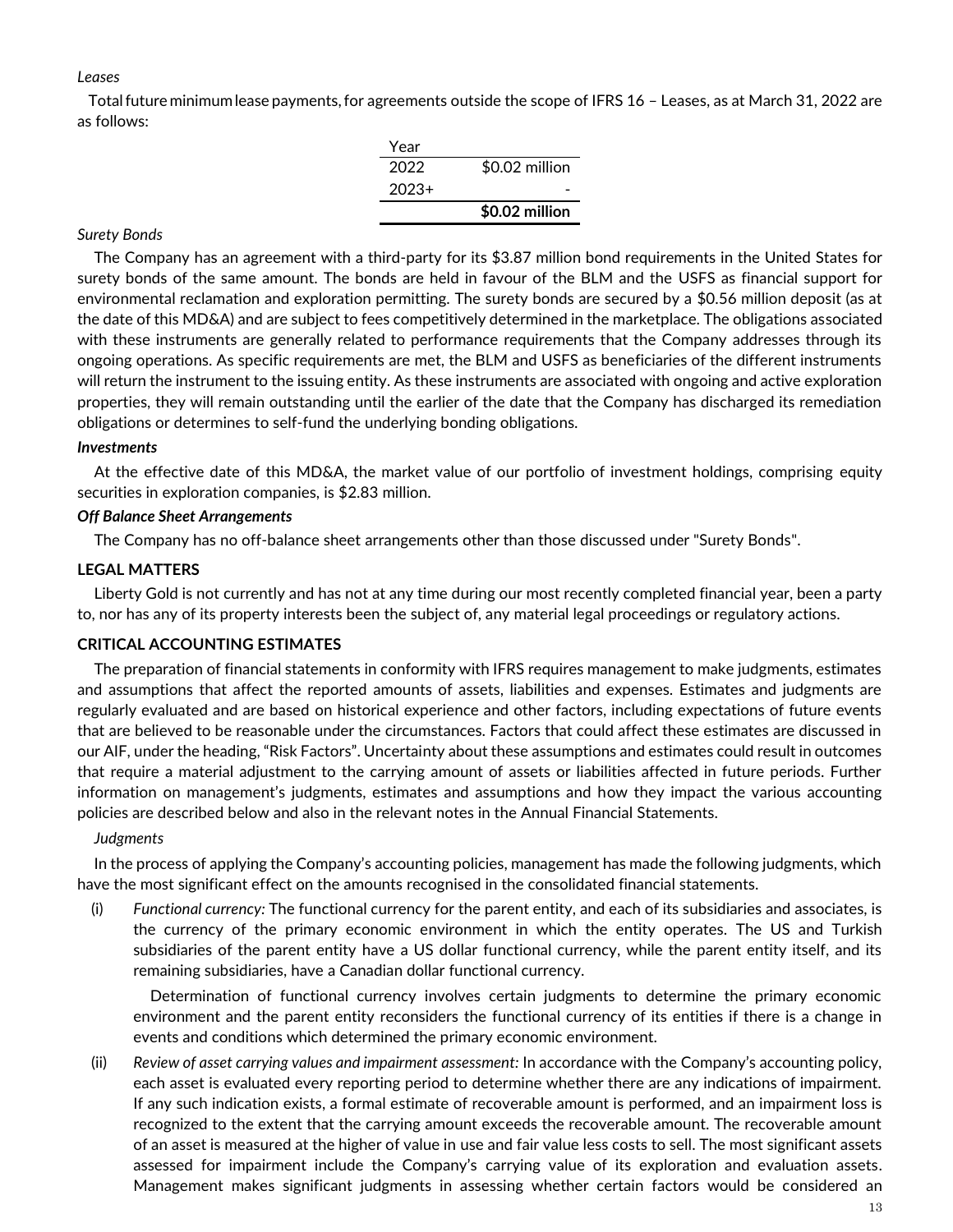indicator of impairment, which includes the rights to explore in the specific area, the planned substantive expenditure on further exploration for and evaluation of mineral resources and whether sufficient data exists to indicate that extracting the resources will not be technically feasible or commercially viable.

*Exploration and evaluation assets and expenditures:* The application of the Company's accounting policy for exploration and evaluation assets and expenditures requires judgment to determine whether future economic benefits are probable, from either future development or sale, or whether activities have not reached a stage that permits a reasonable assessment of the existence of reserves. There is no assurance the Company has, or will have, commercially viable ore bodies. There is no assurance that the Company will be able to arrange sufficient financing to bring ore bodies into production.

### *Estimates and assumptions*

The key assumptions concerning the future and other key sources of estimation uncertainty at the reporting date that have a significant risk of causing a material adjustment to the carrying amounts of assets and liabilities within the next financial year, are described below. The Company based its assumptions and estimates on parameters available when the consolidated financial statements were prepared. Existing circumstances and assumptions about future developments, however, may change due to market change or circumstances arising beyond the control of the Company. Such changes are reflected in the assumptions when they occur.

(i) *Exploration and evaluation assets:* In addition to applying judgment to determine whether it is probable that future economic benefits will arise from the Company's exploration and evaluation assets, or whether activities have not reached a stage that permits a reasonable assessment of the existence of reserves, the Company has to apply a number of estimates and assumptions.

The publication of a resource pursuant to NI 43-101, is itself an estimation process that involves varying degrees of uncertainty depending on how the resources are classified (i.e., measured, indicated or inferred). The estimates directly impact when the Company defers its exploration and evaluation assets. Any such estimates and assumptions may change as new information becomes available. If information becomes available suggesting the recovery of acquisition costs is unlikely, the relevant capitalised amount is written off in the statement of profit or loss and other comprehensive income in the period when the new information becomes available.

(ii) *Fair value measurement on consideration towards the Kinsley Option Agreement:* The Company has applied estimates in determining the fair value of the derivative associated with the \$6.90 million consideration received from New Placer Dome as consideration towards the Kinsley Option Agreement, and its classification as a financial instrument at fair value through profit and loss.

### *Change in Estimate*

As of January 1, 2022, the depreciation methods for Field equipment, Equipment, and Furniture and fixtures have been changed from the declining balance method to the straight-line method as this more accurately reflects the pattern in which the asset's economic benefits are consumed by the Company. Useful lives are determined by Management on an asset-by-asset basis upon initial recognition. Plant and equipment are depreciated evenly over their estimated useful life using the straight-line method.

Consistent with IAS 8 – *Accounting Policies, Changes in Accounting Estimates and Errors*, the change in depreciation method has been accounted for prospectively. The change in accounting estimate resulted in an increase of \$62,379 in the depreciation financial statement line item, and an increase of \$13,011 in the exploration and evaluation expenditures financial statement line item in the statement of loss and comprehensive income in the three months ended March 31, 2022.

### *Risks Associated with Financial Instruments*

We are exposed to varying degrees to a variety of financial instrument related risks. The Board provides oversight of our risk management processes. The type of risk exposure and the way in which such exposure is managed is provided as follows:

### *Liquidity Risk*

Liquidity risk is the risk that an entity will encounter difficulty in meeting obligations associated with financial liabilities that are settled by delivering cash or another financial asset. We manage our capital in ordertomeet shorttermbusiness requirements, through preparation and management of detailed budgets, taking into account cash flows from operations, expected capital expenditures and our holdings of cash and cash equivalents. We may from time to time have to issue additional Common Shares to ensure there is sufficient capital to meet our long-term objectives. Our financial liabilities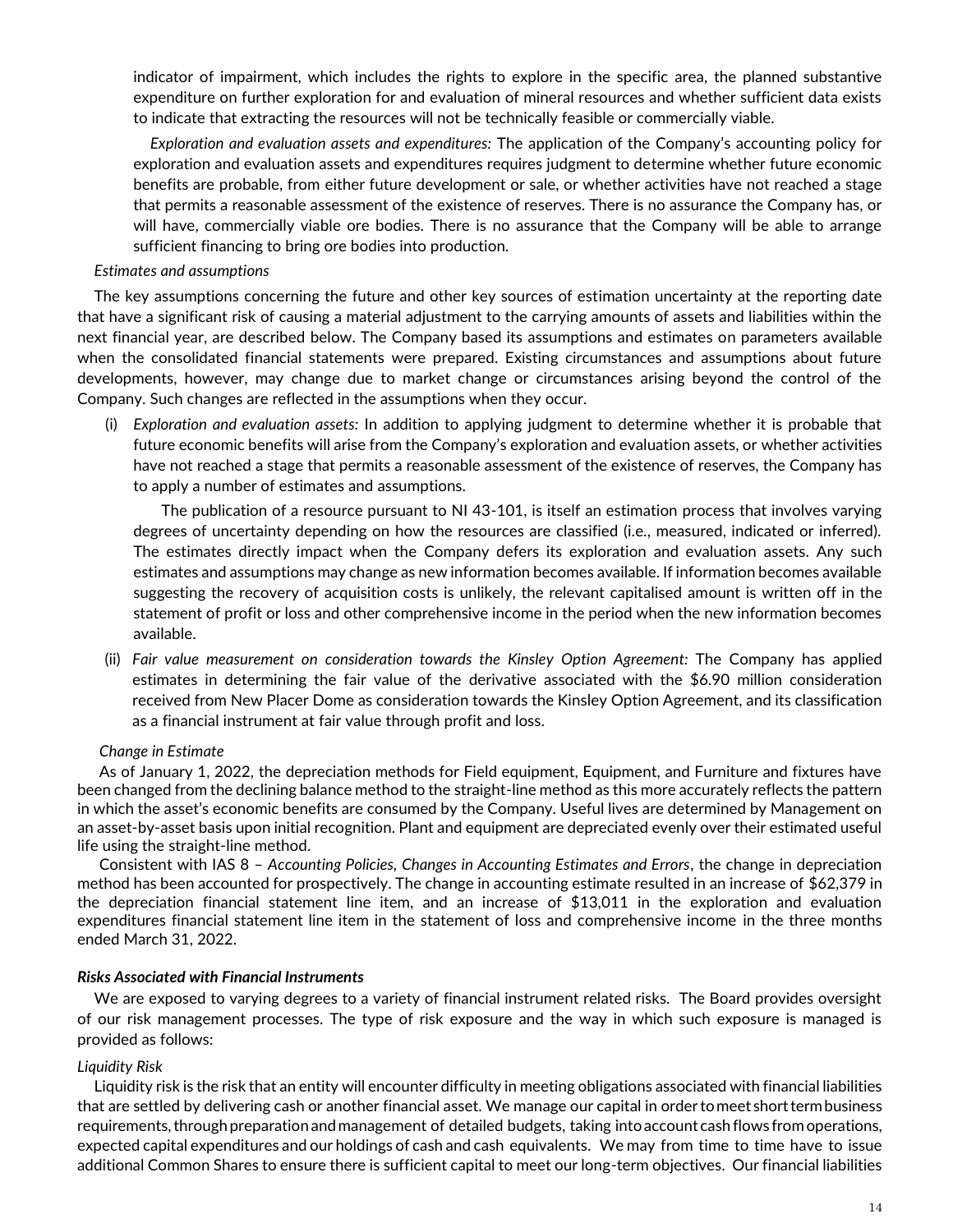of trade payables and accrued liabilities are payable within a 90-day period and are expected to be funded from the available balance of cash and short-term investments.

### *Market Risk*

The significant market risk to which we are exposed is foreign exchange risk. The results of our operations are exposed to currency fluctuations. To date, other than through transactions on our mineral properties, we have raised funds entirely in C\$. The majority of our mineral property expenditures are incurred in USD. The fluctuation of the C\$ in relation to the USD and Turkish Lira ("**TL**") will have an impact on Liberty Gold's financial results.

Further, although only a portion of our expenditures, including general and administrative costs are incurred in Canadian dollars, we record our assets located in Canada in C\$. As our operating results and financial position are reported in the consolidated financial statements in USD, there may also be an impact to the value of Liberty Gold's assets, liabilities, and shareholders' equity as a result of the fluctuation of the C\$ compared to the USD.

A 10% increase or decrease in the exchange rate of the USD relative to the C\$ would result in a \$3.08 million increase or decrease respectively in the Company's cash and short-term investment balance as at March 31, 2022. Although our exposure relating to operating activity in Turkey from fluctuations of the TL remains minimal given the nature, type, and currency of expenditure (USD), recent volatility in that currency relative to the USD has increased the potential for an impact on the Company's cash and short-term investment balances. We have not entered into any derivative contracts to manage foreign exchange risk at this time.

### *Credit Risk*

Credit risk is the risk that one party to a financial instrument will cause a financial loss for the other party by failing to discharge an obligation. The Company's exposure to credit risk is limited to the carrying value of the cash and cash equivalents, short-term investments, and accounts receivable on the consolidated statement of financial position.

- a) The Company manages exposure to credit risk primarily through maintaining its cash and short-term investments with high credit quality banking institutions in Canada, the USA and Turkey. Credit risk is mitigated on these financial instruments in accordance with the Company's investment policy.
- b) The credit risk exposure to the Halilağa Staged Payment, is mitigated through the bank guarantees by T.C. Ziraat Bankasi A.Ş. ("Ziraat Bank"). Ziraat Bank is rated a B2 by Moody's Corporation.

### *Interest Rate Risk*

We are subject to interest rate risk with respect to our investments in cash and cash equivalents. Our current policy is to invest cash at floating rates of interest and cash reserves are to be maintained in cash and cash equivalents in order to maintain liquidity, while achieving a satisfactory return for shareholders by diversifying investments with a number of different highly rated financial institutions. Fluctuations in interest rates when cash and cash equivalents mature impact interest income earned.

### *Fair Value Estimation*

For the majority of the Company's financial assets and liabilities, the carrying value approximates their estimated fair value due to their short-term nature. The carrying value of the Halilağa Receivables were initially recognised at fair value; there have been no significant changes in the underlying credit risk of the Halilağa Receivables or their fair value since recognition.

### **OUTSTANDING SHARE DATA**

There were 315,823,674 Common Shares issued and outstanding as at March 31, 2022, 316,118,963 Common Shares and nil Warrants issued and outstanding as at the date of this MD&A.

As at March 31, 2022, there were 18,279,652 Options outstanding that were issued to directors, officers, employees, and key consultants of the Company, of which 11,082,995 are exercisable. As at the date of this MD&A, there are 18,079,652 Options outstanding, of which 10,889,662 are exercisable.

As at March 31, 2022, there 4,383,652 RSUs outstanding that were issued pursuant to the Company's RSU plan, of which 1,697,828 had vested and were payable. As at the date of this MD&A, there are 4,288,363 RSUs outstanding, of which 1,602,539 are vested and are payable.

As at March 31, 2022, there were 2,270,520 DSUs outstanding and as at the date of this MD&A there were 2,270,520 DSUs outstanding, pursuant to the Company's DSU plan.

### **PROPOSED TRANSACTIONS**

As is typical of the mineral exploration and development industry, we are continually reviewing potential merger, acquisition, investment, divestiture and joint venture transactions and opportunities that could enhance shareholder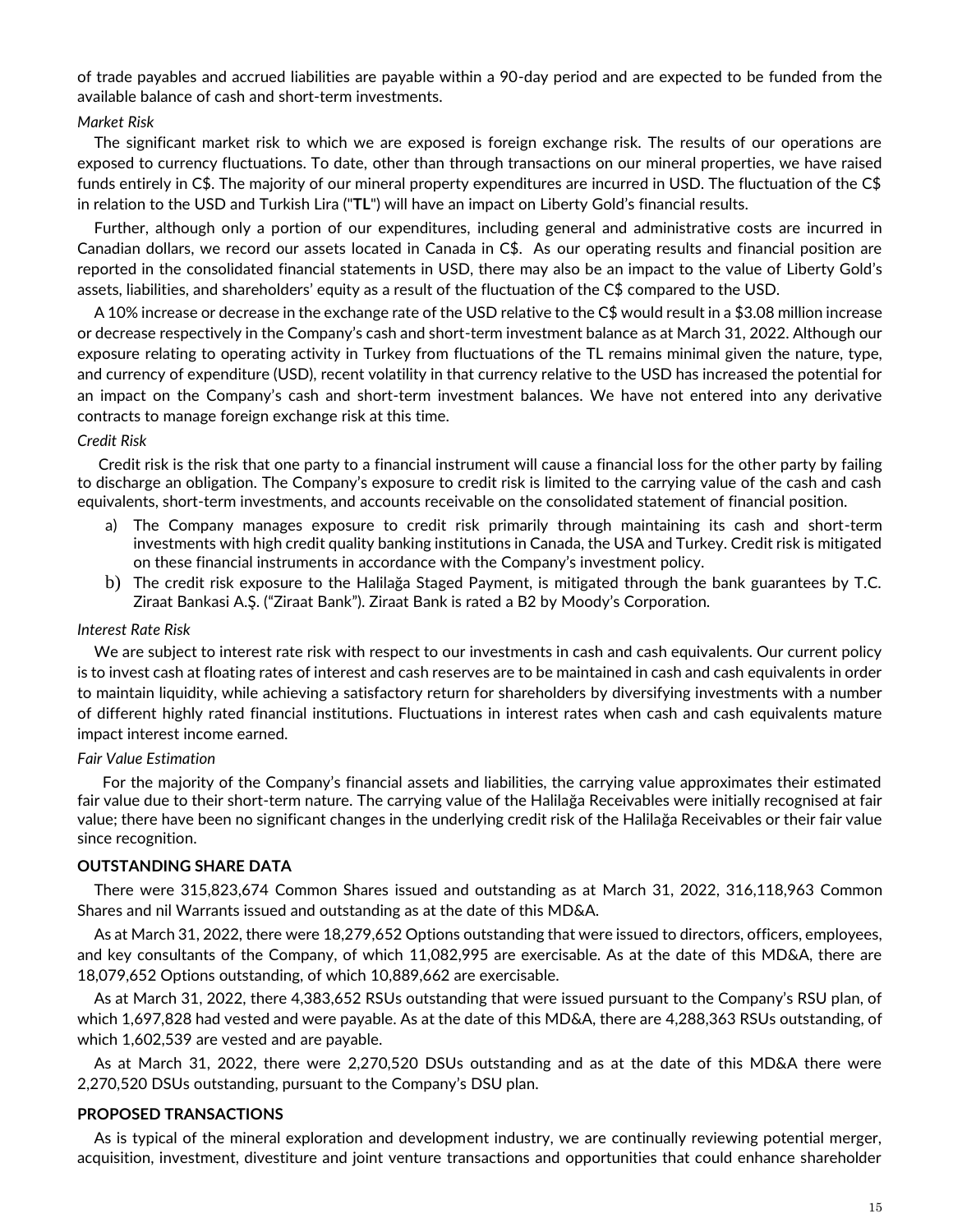value. We are also continually reviewing and discussing opportunities with third parties regarding the sale of nonstrategic properties in our portfolio. There is no guarantee that any contemplated transaction will be concluded.

With the exception of the Kinsley Transaction and continuing discussions with Teck and various third parties to unlock the value and potential of our remaining Turkish business, there are no proposed asset or business acquisitions or dispositions before the Board for consideration. While we remain focused on our plans to continue exploration and development on our material properties, should we enter into agreements in the future on new properties, we may be required to make cash payments and complete work expenditure commitments under those agreements.

#### **INDUSTRY AND ECONOMIC FACTORS THAT MAY AFFECT OUR BUSINESS**

Economic and industry risk factors that may affect our business, in particular those that could affect our liquidity and capital resources, are as described under the heading "Risk Factors" in our AIF, available on the Company's SEDAR profile at [www.sedar.com.](http://www.sedar.com/) In particular, there are currently significant uncertainties in capital markets impacting the availability of equity financing for the purposes of mineral exploration and development. There are also significant uncertainties relating to the global economy, economy (including the pandemic of the novel coronavirus (COVID-19), political uncertainties and increasing geopolitical risk, increased volatility in the prices of gold, copper, other precious and base metals and other minerals, as well as increasing volatility in the foreign currency exchange markets which impact our business and may impact our ability to remain a going concern.

In addition, while the ongoing volatility in the price of gold and copper and continued uncertainties in capital markets do not have a direct impact on the Company's ability to carry out exploration, the Company may be impacted should it become more difficult to gain access to capital (e.g., debt or equity financing for the purposes of mineral exploration and development) when and if needed and may need to modify or curtail its exploration and development programs. Difficulty in accessing capital on favourable terms may limit the Company's ability to develop and/or further explore the mineral properties in which we have an interest and may limit our ability to meet capital calls with respect to our associates.

The specific risks noted in our AIF and others in particular relating to permitting for operations, may limit the Company's ability to develop and/or further explore its mineral property interests and may limit the ability of the Company to satisfy expenditure requirements on our material projects.

In addition, rising global political tensions due to recent events in eastern Europe, could lead to supply chain issues and increased costs which may have an adverse impact on the Company's ability to maintain is planned exploration and development programs.

#### **OTHER RISKS AND UNCERTAINTIES**

The Company's operations are subject to a number of risks and other uncertainties, including risks related to the Company's foreign operations, government, environmental and other regulations and operating costs. Occurrence of various factors and uncertainties of risk cannot be accurately predicted and could cause actual results to differ significantly from our current expectations and result in a material adverse effect on the Company's operations, liquidity, or ultimate profitability. A comprehensive discussion of these risks and uncertainties are set out in our AIF. The reader is directed to carefully review this discussion for a proper understanding of these risks and uncertainties.

### **CONTROLS AND PROCEDURES**

#### *Internal Controls over Financial Reporting*

Management is responsible for the design of Liberty Gold's internal controls over financial reporting ("**ICFR**") as required by National Instrument 52-109–*Certification of Disclosure in Issuers' Annual and Interim Filings*. ICFR is intended to provide reasonable assurance regarding the preparation and presentation of material financial information for external purposes in accordance with applicable generally accepted accounting principles. Internal control systems, no matter how well designed, have inherent limitations.

Liberty Gold's officers certify the design of Liberty Gold's ICFR using the Internal Control – Integrated Framework (2013) issued by The Committee for Sponsoring Organizations of the Treadway Commission. There were no changes to the internal controls over financial reporting that occurred during the three months ended March 31, 2022, that have materially affected, or are reasonably likely to materially affect, our internal control over financial reporting.

Even those systems determined to be effective can provide only reasonable assurance with respect to financial statement preparation and presentation. Also, projections of any evaluation of effectiveness in future periods are subject to the risk that controls may become inadequate because of changes in conditions, or that the degree of compliance with the policies or procedures may deteriorate.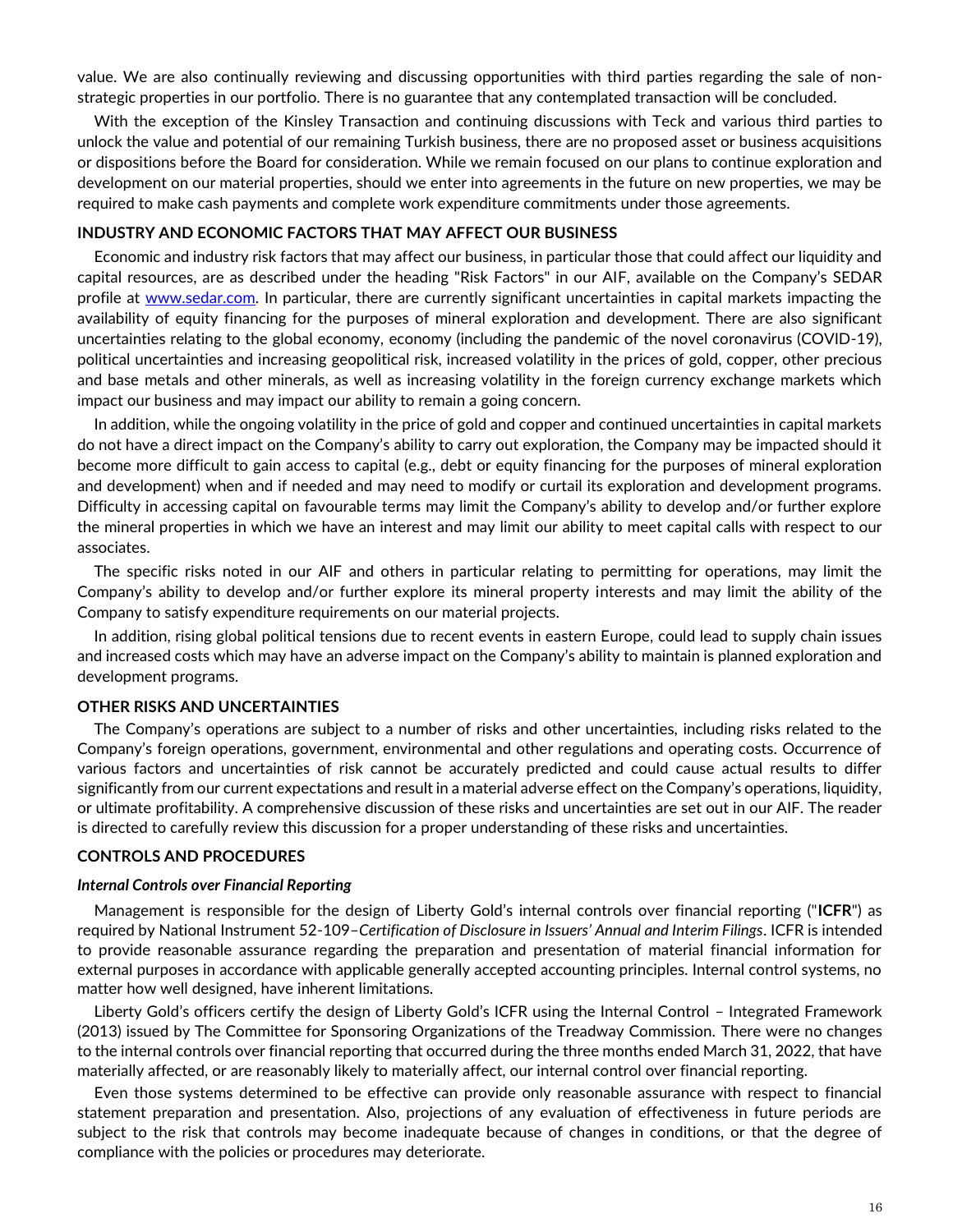## *Disclosure Controls and Procedures*

Disclosure controls and processes have been designed to ensure that information required to be disclosed by Liberty Gold is compiled and reported to management as appropriate to allow timely decisions regarding required disclosure. Liberty Gold's Chief Executive Officer and Chief Financial Officer have concluded, based on their evaluation as of December 31, 2021, that the disclosure controls and procedures are effective in providing reasonable assurance that material information related to Liberty Gold is made known to them by employees and third-party consultants working for Liberty Gold and its subsidiaries. There were no significant changes to the disclosure controls and procedures over the three months ended March 31, 2022.

While Liberty Gold's Chief Executive Officer and Chief Financial Officer believe that our disclosure controls and processes will provide a reasonable level of assurance and that they are effective, they do not expect that the disclosure controls and processes will prevent all errors and frauds. A control system, no matter how well conceived or operated, can provide only reasonable, not absolute, assurance that the objectives of the control system are met.

## **SUBSEQUENT EVENTS NOT OTHERWISE DESCRIBED HEREIN**

With the exception of activities described in this MD&A, there were no further subsequent events.

## **ADDITIONAL INFORMATION**

For further information regarding Liberty Gold, refer to Liberty Gold's AIF and other continuous disclosure filings with the Canadian securities regulatory authorities available under Liberty Gold's company profile on SEDAR at [www.sedar.com.](http://www.sedar.com/)

## **APPROVAL**

The Audit Committee of the Board has approved the disclosure contained in this MD&A. A copy of this MD&A will be provided to anyone who requests it of us and will be posted to our website at [www.Libertygold.ca.](http://www.pilotgold.com/)

*(signed) "Cal Everett" (signed) "Joanna Bailey"*  Cal Everett **Cal Everett** All Cal Everett All Cal Everett All Cal Cal Comma Bailey May 12, 2022

President and Chief Executive Officer Chief Financial Officer and Corporate Secretary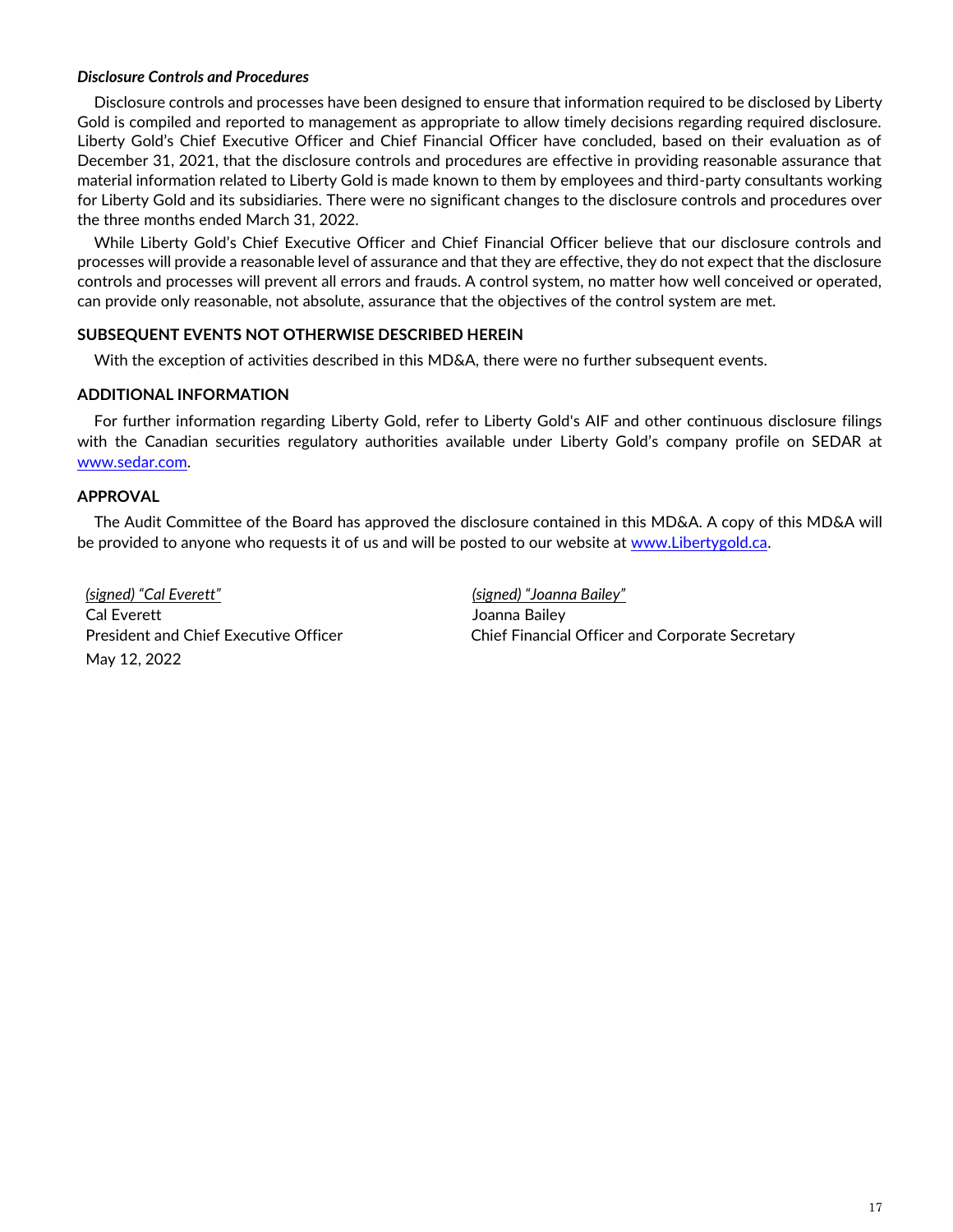### **SCIENTIFIC AND TECHNICAL DISCLOSURE**

The written disclosure of technical information in the MD&A has been approved by Moira Smith, Ph.D., P.Geo., Liberty Gold Vice-President Exploration and Geoscience, and a Qualified Person ("**QP**") for the purposes of NI 43-101. Dr. Smith reviewed and validated that the scientific or technical information contained in this MD&A is consistent with that provided by the QPs responsible for the NI 43-101 Technical Reports for the respective projects and has verified the technical data disclosed in this document relating to those projects in which the Company holds an interest. Dr. Smith has consented to the inclusion of the Technical Information in the form and context in which it appears in this MD&A. Dr. Smith has verified that the historic data herein, including the results of drilling, sampling, and assaying by previous operators, is reliable. Historic data largely predate the introduction of NI 43-101 and modern quality assurance and quality control protocols and therefore there are limitations on the level of verification that can be achieved.

Unless otherwise indicated, Liberty Gold has prepared the technical information in this MD&A ("**Technical Information**") based on information contained in the following technical reports:

- "*Updated Technical Report and Resource Estimate for the Black Pine Gold Project, Cassia County, Idaho, USA*", effective June 20, 2021, and signed August 18, 2021, prepared by Michael Gustin, P. Geo., of MDA, a division of RESPEC, based in Reno, Nevada; Gary L. Simmons of GL Simmons Consulting LLC of Larkspur, Colorado, both independent Qualified Persons under National Instrument 43-101; and Moira Smith of Liberty Gold Corp.
- "*Preliminary Economic Assessment and Independent Technical Report for the Goldstrike Project, Washington County, Utah USA*", effective February 8, 2018, and dated July 16, 2018, co-authored by Independent Qualified Persons Bob McCarthy, P.Eng. Valerie Sawyer, SME, David Rowe, CPG and Neil Winkelmann, FAusIMM of SRK Consulting (Canada) Inc.; Gary Simmons, MMSA of GL Simmons Consulting, LLC; James N. Gray, P.Geo. of Advantage Geoservices Ltd; George Lightwood, SME, Russell Browne, P.E. and Michael Bidart, P.E. of Golder Associates Inc.; and

and news releases (collectively the "**Disclosure Documents**", each prepared by or under the supervision of a QP) available under the Company's profile on SEDAR at [www.sedar.com.](http://www.sedar.com/) The Disclosure Documents are each intended to be read as a whole, and sections should not be read or relied upon out of context. The Technical Information is subject to the assumptions and qualifications contained in the Disclosure Documents. Readers are encouraged to review the full text of the Disclosure Documents qualifying the Technical Information. Readers are advised that mineral resources that are not mineral reserves do not have demonstrated economic viability.

Mineral resource estimates are only estimates and no assurance can be given that any particular level of recovery of minerals will be realized or that an identified resource will ever qualify as a commercially mineable or viable deposit which can be legally and economically exploited. In addition, the grade of mineralization ultimately mined may differ from that which is indicated by drilling results, and the difference may be material. Furthermore, readers are cautioned that the Goldstrike PEA is preliminary in nature and include inferred mineral resources that are considered too speculative geologically to have the economic considerations applied to them that would enable them to be categorized as mineral reserves, and there is no certainty that the Goldstrike PEA will be realized. Further studies, including engineering and economics, are required (typically as a Pre-Feasibility Study) with regards to infrastructure and operational methodologies. Additional disclosure and cautionary notes relating to the Goldstrike PEA are summarized in the AIF.

### *Cautionary Notes Regarding Forward-Looking Statements*

This MD&A, contains "forward-looking information" and "forward-looking statements" within the meaning of applicable securities laws, including statements or information concerning, future financial or operating performance of Liberty Gold and its business, operations, properties and condition; the potential quantity, recoverability and/or grade of minerals, the potential size of a mineralized zone or potential expansion of mineralization, proposed exploration and development of Liberty Gold's exploration property interests, the results of mineral resource estimates and timing of PEAs and the Company's anticipated expenditures.

Forward-looking statements and forward-looking information is often, but not always, identified by the use of words such as "plans", "expects", "is expected", "budget", "scheduled", "estimates", "forecasts", "intends", "anticipates", "will", "projects", or "believes" or variations (including negative variations) of such words and phrases, or statements that certain actions, events, results or conditions "may", "could", "would", "might" or "will" be taken, occur or be achieved. Forward-looking statements and forward-looking information are not guarantees of future performance and are based upon a number of estimates and assumptions of management at the date the statements are made including among other things, the receipt of the staged payments under the Kinsley Transaction, as well as the Halilağa Staged Payments, assumptions about future prices of gold, copper, silver, and other metal prices, changes in the worldwide price of other commodities such as coal, fuel and electricity, fluctuations in resource prices, currency exchange rates and interest rates, favourable operating conditions, political stability, obtaining governmental approvals and financing on time; future issuances of Common Shares and Warrants; obtaining renewals for existing licences and permits and obtaining required licences and permits, labour stability, stability in market conditions, availability of equipment, timing of the publication of any resources, accuracy of any mineral resources or PEAs; the timing and likelihood of deployment of additional drill rigs to our projects, proposed additional metallurgical testing, the timing and amount of estimated future production, illustrative costs of production and mine life of the various mineral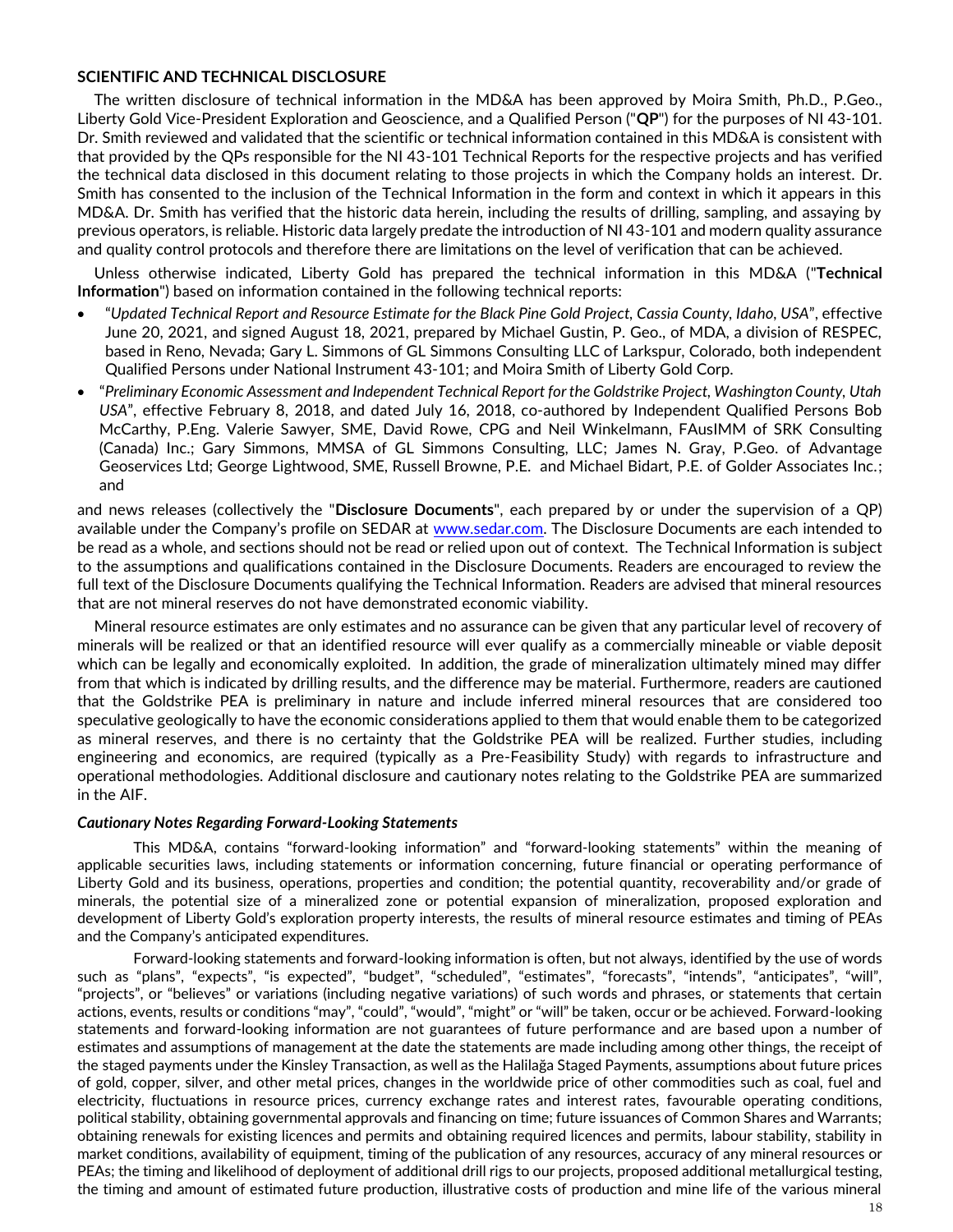projects of Liberty Gold, successful resolution of disputes (if any) and anticipated costs and expenditures, the interpretation and actual results of historical production at certain of our exploration properties, as well as specific historic data associated with and drill results from those properties, and the reliance on technical information provided by our joint venture partners or other third-parties; the timing and amount of estimated capital, operating and exploration expenditures, costs and timing of the development of new deposits and of future exploration, acquisition and development activities, estimated exploration budgets and timing of expenditures and community relations activities; satisfaction of expenditure obligations under any agreements to which the Company is a party, government regulation of mining operations, environmental risks and reclamation expenses, title disputes, the ability to maintain or convert the underlying licences for TV Tower in accordance with the requirements of applicable mining laws in Turkey; government regulation of exploration and mining operations, and the application thereof in accordance with the rule of law, including any restrictions due to the pandemic of the novel coronavirus (COVID-19); the timing and possible outcome of regulatory and permitting matters; successful resolution of any challenges to any environmental impact assessments that might arise in the future, the impact of archaeological, cultural or environmental studies within the property areas, anticipated costs and expenditures and our ability to achieve our goals. While we consider these assumptions to be reasonable, the assumptions are inherently subject to significant business, social, economic, political, regulatory, competitive and other risks and uncertainties, contingencies and other factors that could cause actual performance, achievements, actions, events, results or conditions to be materially different from those projected in the forward-looking statements and forward-looking information. Many assumptions are based on factors and events that are not within the control of Liberty Gold and there is no assurance they will prove to be correct.

Statements relating to mineral reserves and resources are deemed to be forward looking statements, as they involve the implied assessment, based on certain estimates and assumptions, that the mineral reserves and resources described exist in the quantities predicted or estimated and may be profitably produced in the future. Estimated values of future net revenue do not represent fair market value. There is no certainty that it will be commercially viable to produce any portion of the resources.

Forward-looking statements and forward-looking information involve known and unknown risks, uncertainties and other factors which may cause the actual results, performance or achievements of the Company to be materially different from any future results, performance or achievements expressed or implied by such forward-looking statements or forwardlooking information. Such factors include, among others: general business, economic, competitive, political, regulatory and social uncertainties, including those relating to internal political or military unrest and due to the pandemic of the novel coronavirus (COVID-19); fluctuations in and the future price of gold, copper, silver and other metal prices; disruptions or changes in the credit or securities markets and market fluctuations in prices for Liberty Gold's securities; the timely receipt of regulatory approvals; potential dilution of Common Share voting power or earnings per share as a result of the exercise of Options, RSUs, DSUs, or Warrants, future financings or future acquisitions financed by the issuance of equity; discrepancies between actual and estimated mineral reserves and resources; changes in project parameters as plans continue to be refined; changes in labour costs or other costs of production; possible variations of mineral grade or recovery rates; failure of plant, equipment or processes to operate as anticipated; accidents, labour disputes and other risks of the mining industry, including but not limited to environmental risks and hazards, flooding, rock bursts and other acts of God or natural disasters or unfavourable operating conditions and losses; political instability, hostilities, military coups or attempts thereof, insurrection or acts of war or terrorism; expropriation of property without fair compensation; adverse determination or rulings by governmental authorities; adverse actions by governmental authorities; changes in policy relating to the extractive industries or in the personnel administering them; the speculative nature of mineral exploration and development, including the risk of diminishing quantities or grades of mineralization; Liberty Gold's ability to renew existing licences and permits or obtain required licences and permits; changes in government legislation and regulation including pursuant to the *Canadian Extractive Sector Transparency Measures Act (Canada)*; requirements for future funding to satisfy contractual obligations and additional capital needs generally; uncertainties associated with minority interests and joint venture operations; risks arising from having the majority of the Company's operations occur in foreign jurisdictions, those associated with the Company's indemnified liabilities and the potential for increased infrastructure and/or operating costs or reclamation costs; the risks involved in the exploration, development and mining business generally; and the factors discussed in the section entitled "*Risk Factors*" in the AIF. Although we have attempted to identify important factors that could cause actual performance, achievements, actions, events, results or conditions to differ materially from those described in forward looking statements or forward-looking information, there may be other factors that cause performance, achievements, actions, events, results or conditions to differ from those anticipated, estimated or intended.

Forward-looking statements and forward-looking information contained herein are made as of the date of this MD&A and we disclaim any obligation to update or revise any forward-looking statements or forward-looking information, whether as a result of new information, future events or results or otherwise, except as required by applicable law. There can be no assurance that forward-looking statements or forward-looking information will prove to be accurate, as actual results and future events could differ materially from those anticipated in such statements. Accordingly, readers should not place undue reliance on forward-looking statements or forward-looking information.

Except for statements of historical fact, information contained herein or incorporated by reference herein constitutes forward-looking statements and forward-looking information. Liberty Gold disclaims any intention or obligation to update or revise any forward-looking information, whether as a result of new information, future events or otherwise, except as required by applicable law. Readers should not place undue reliance on forward-looking information. All forward-looking statements and forward-looking information attributable to us is expressly qualified by these cautionary statements.